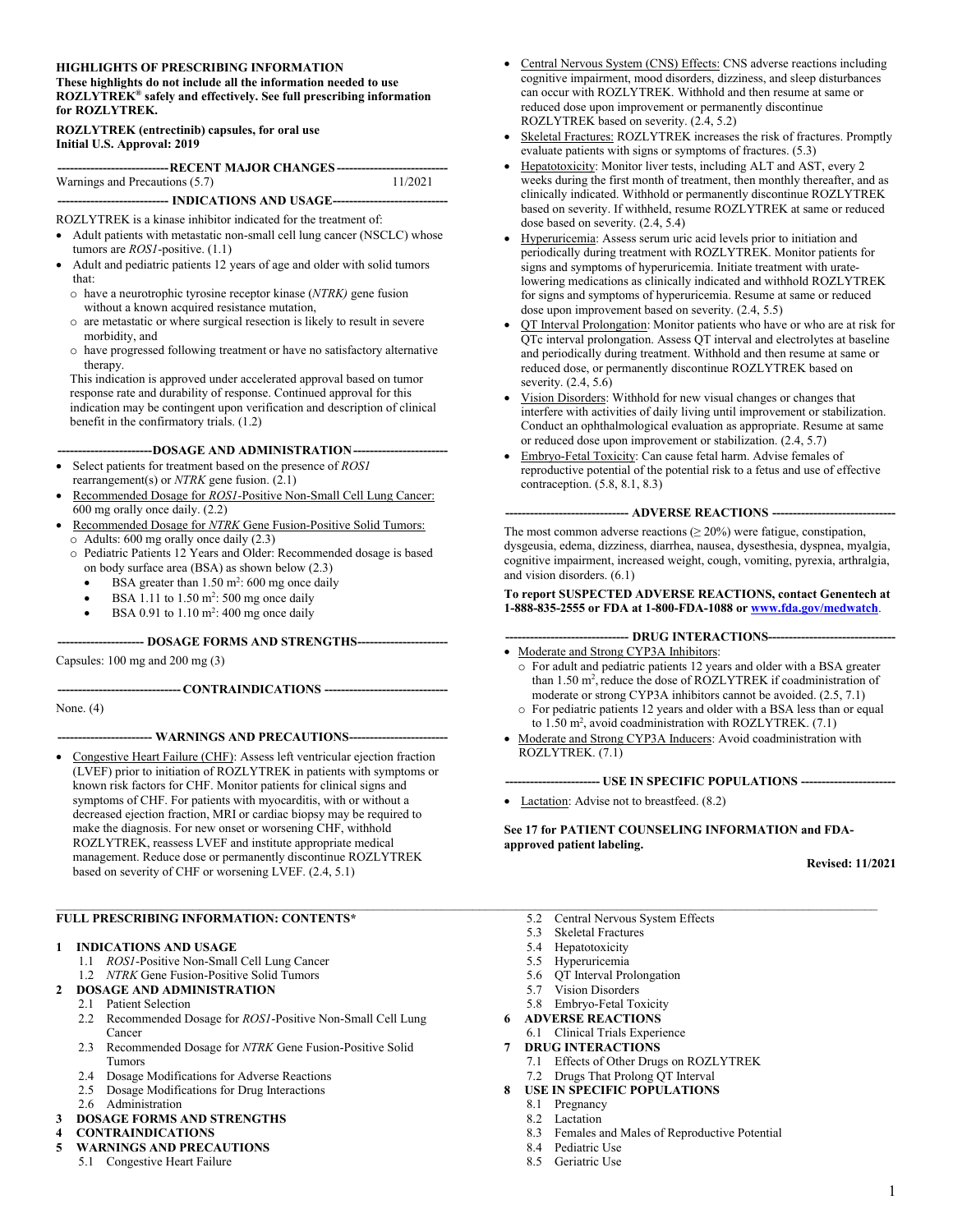- 8.6 Renal Impairment
- 8.7 Hepatic Impairment
- **<sup>11</sup> DESCRIPTION**

#### **<sup>12</sup> CLINICAL PHARMACOLOGY**

- 12.1 Mechanism of Action
- 12.2 Pharmacodynamics
- 12.3 Pharmacokinetics
- **<sup>13</sup> NONCLINICAL TOXICOLOGY**
	- 13.1 Carcinogenesis, Mutagenesis, Impairment of Fertility

#### **<sup>14</sup> CLINICAL STUDIES**

14.1 *ROS1*-Positive Non-Small Cell Lung Cancer 14.2 *NTRK* Gene Fusion-Positive Solid Tumors

- **<sup>16</sup> HOW SUPPLIED/STORAGE AND HANDLING**
- **<sup>17</sup> PATIENT COUNSELING INFORMATION**

\*Sections or subsections omitted from the full prescribing information are not listed.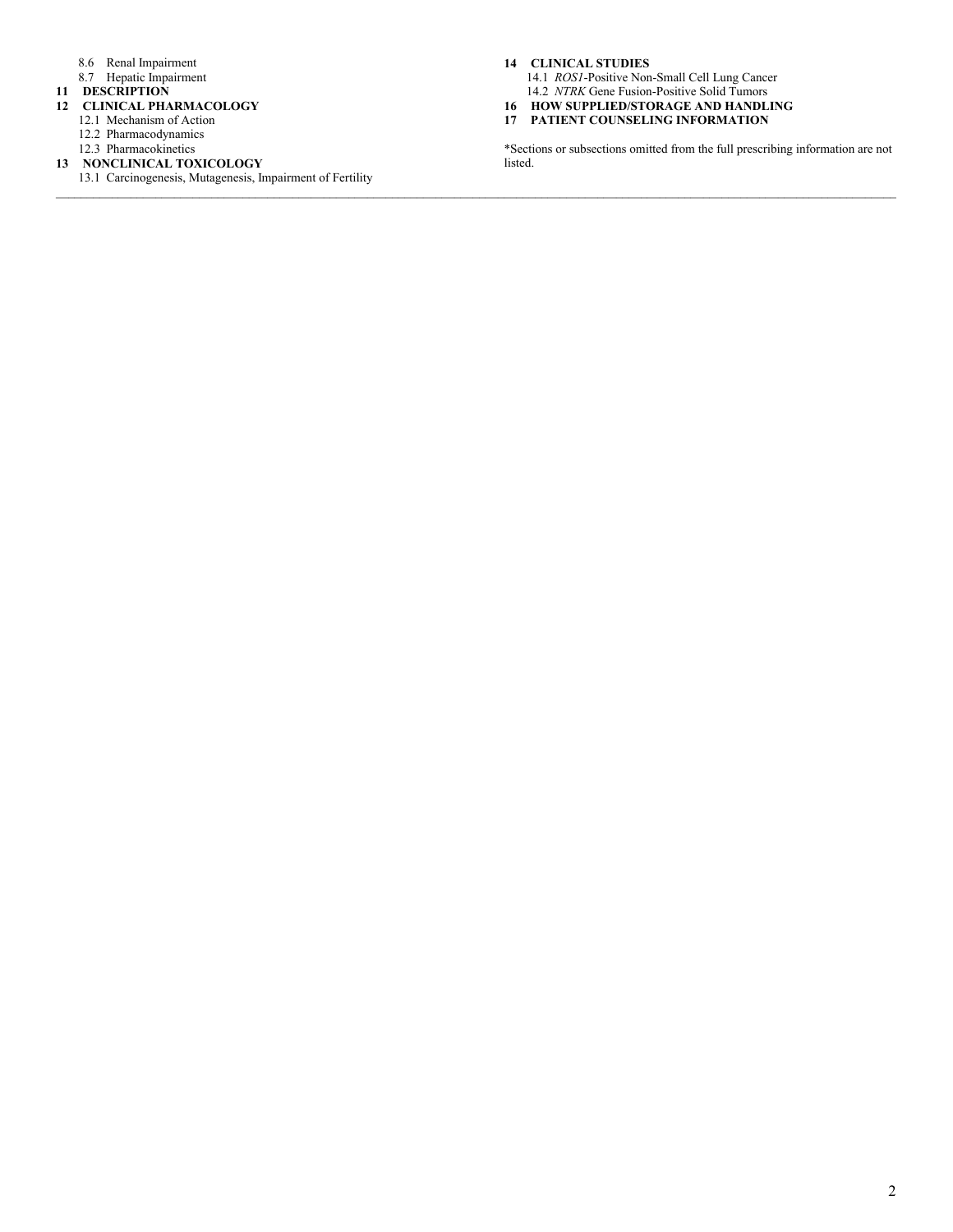#### **FULL PRESCRIBING INFORMATION**

#### **1 INDICATIONS AND USAGE**

#### **1.1 ROS1-Positive Non-Small Cell Lung Cancer**

 ROZLYTREK is indicated for the treatment of adult patients with metastatic non-small cell lung cancer (NSCLC) whose tumors are *ROS1*-positive.

#### **1.2 NTRK Gene Fusion-Positive Solid Tumors**

- ROZLYTREK is indicated for the treatment of adult and pediatric patients 12 years of age and older with solid tumors that:
- have a neurotrophic tyrosine receptor kinase (*NTRK*) gene fusion without a known acquired resistance mutation,
- 11 are metastatic or where surgical resection is likely to result in severe morbidity, and
- 12 have either progressed following treatment or have no satisfactory alternative therapy.
- This indication is approved under accelerated approval based on tumor response rate and durability of response
- *[see Clinical Studies (14.2)]*. Continued approval for this indication may be contingent upon verification and
- description of clinical benefit in the confirmatory trials.

## **2 DOSAGE AND ADMINISTRATION**

#### **2.1 Patient Selection**

 Select patients for the treatment of metastatic NSCLC with ROZLYTREK based on the presence of *ROS1* rearrangement(s) in tumor specimens *[see Clinical Studies (14.1)]*. An FDA-approved test for detection of *ROS1* rearrangement(s) in NSCLC for selecting patients for treatment with ROZLYTREK is not available.

 Select patients for treatment of locally advanced or metastatic solid tumors with ROZLYTREK based on the presence of a *NTRK* gene fusion *[see Clinical Studies (14.2)]*. An FDA-approved test for the detection of *NTRK* gene fusion in solid tumors is not available.

## **2.2 Recommended Dosage for ROS1-Positive Non-Small Cell Lung Cancer**

 The recommended dosage of ROZLYTREK is 600 mg orally once daily with or without food until disease progression or unacceptable toxicity.

#### **2.3 Recommended Dosage for NTRK Gene Fusion-Positive Solid Tumors**

Adults

The recommended dosage of ROZLYTREK in adults is 600 mg orally once daily with or without food until

- disease progression or unacceptable toxicity.
-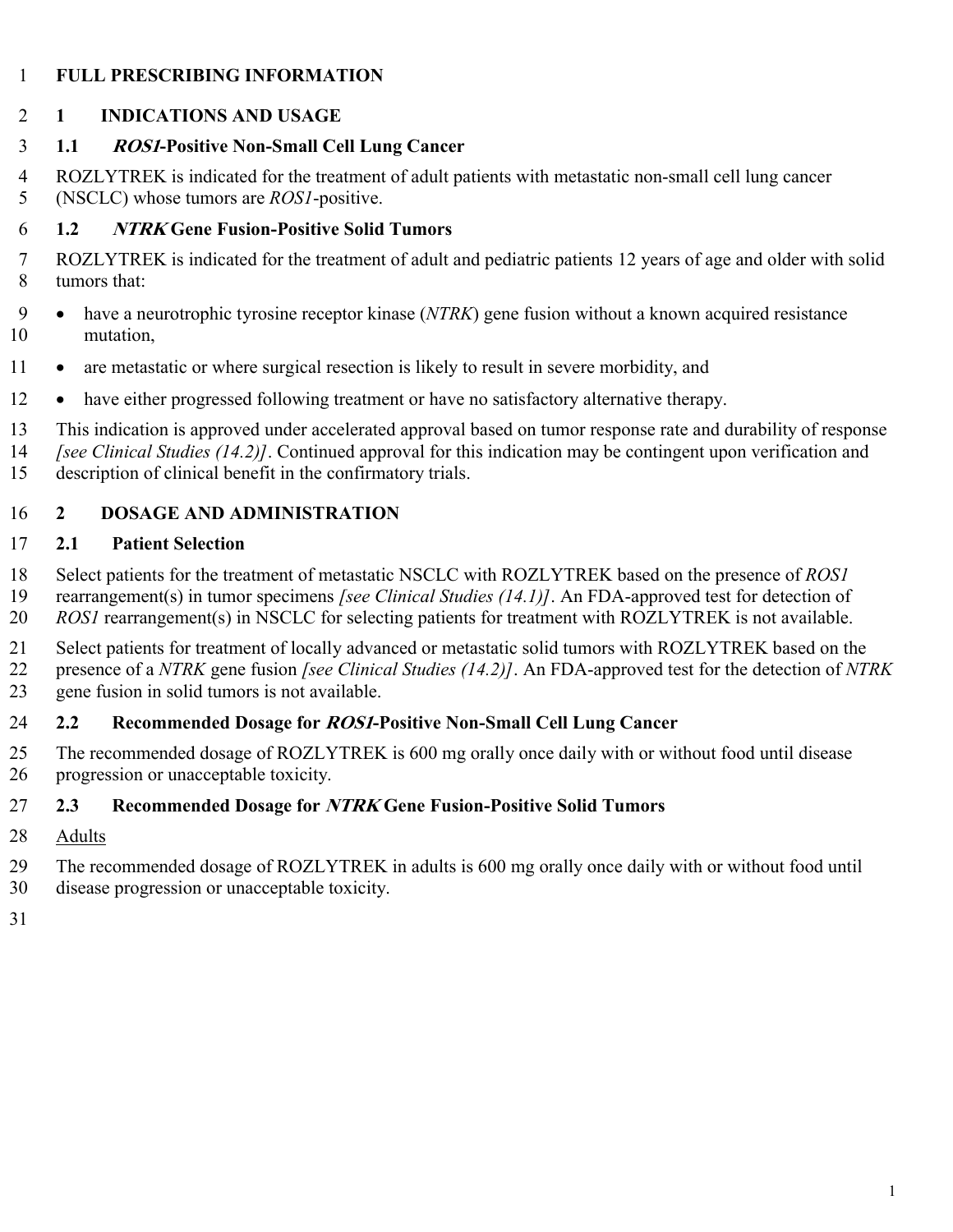- 32 Pediatric Patients 12 Years and Older (Adolescents)
- 33 The recommended dosage of ROZLYTREK is based on body surface area (BSA) as shown in Table 1 below.
- 34 Take ROZLYTREK orally once daily with or without food until disease progression or unacceptable toxicity.
- 35 **Table 1: Dosing in Pediatric Patients 12 Years and Older (Adolescents)**

| <b>Body Surface Area (BSA)</b>  | <b>Recommended Dosage</b><br>(Orally once daily) |
|---------------------------------|--------------------------------------------------|
| Greater than $1.50 \text{ m}^2$ | $600 \text{ mg}$                                 |
| 1.11 to 1.50 m <sup>2</sup>     | $500 \text{ mg}$                                 |
| 0.91 to $1.10 \text{ m}^2$      | $400 \text{ mg}$                                 |

#### 36 **2.4 Dosage Modifications for Adverse Reactions**

37 The recommended dosage reductions for adverse reactions are provided in Table 2.

## 38 **Table 2: Recommended Dose Reductions for ROZLYTREK Adverse Reactions**

| Action                 | <b>Adults and Pediatric</b><br><b>Patients 12 Years and</b><br><b>Older with BSA</b><br>Greater than $1.50 \text{ m}^2$<br>(Orally once daily) | <b>Pediatric Patients 12</b><br><b>Years and Older with</b><br>BSA of 1.11 to 1.50 m <sup>2</sup><br>(Orally once daily) | <b>Pediatric Patients 12</b><br><b>Years and Older with</b><br>BSA of 0.91 to 1.10 m <sup>2</sup><br>(Orally once daily) |
|------------------------|------------------------------------------------------------------------------------------------------------------------------------------------|--------------------------------------------------------------------------------------------------------------------------|--------------------------------------------------------------------------------------------------------------------------|
| First dose reduction   | $400 \text{ mg}$                                                                                                                               | $400 \text{ mg}$                                                                                                         | $300 \text{ mg}$                                                                                                         |
| Second dose reduction* | $200 \text{ mg}$                                                                                                                               | $200$ mg                                                                                                                 | $200$ mg                                                                                                                 |

- 39 \*For a subsequent modification, permanently discontinue ROZLYTREK in patients who are unable to tolerate
- 40 ROZLYTREK after two dose reductions.
- 41 Table 3 describes dosage modifications for specific adverse reactions.

## 42 **Table 3: Recommended Dosage Modifications for ROZLYTREK for Adverse Reactions**

| <b>Adverse Reaction</b>                                                                    | Severity*              | <b>Dosage Modification</b>                                                                                                                                                            |
|--------------------------------------------------------------------------------------------|------------------------|---------------------------------------------------------------------------------------------------------------------------------------------------------------------------------------|
| Congestive Heart<br>Failure<br>[see Warnings and                                           | Grade 2 or 3           | Withhold ROZLYTREK until recovered to less than or<br>$\bullet$<br>equal to Grade 1.<br>Resume at reduced dose.<br>$\bullet$                                                          |
| Precautions (5.1)]                                                                         | Grade 4                | Permanently discontinue ROZLYTREK.<br>٠                                                                                                                                               |
| <b>Central Nervous</b><br><b>System Effects</b><br>[see Warnings and<br>Precautions (5.2)] | Intolerable<br>Grade 2 | Withhold ROZLYTREK until recovery to less than or<br>$\bullet$<br>equal to Grade 1 or to baseline.<br>Resume at same dose or reduced dose, as clinically<br>$\bullet$<br>appropriate. |
|                                                                                            | Grade 3                | Withhold ROZLYTREK until recovery to less than or<br>$\bullet$<br>equal to Grade 1 or to baseline.<br>Resume at reduced dose.<br>$\bullet$                                            |
|                                                                                            | Grade 4                | Permanently discontinue ROZLYTREK.<br>$\bullet$                                                                                                                                       |
| Hepatotoxicity<br>[see Warnings and<br>Precautions (5.4)]                                  | Grade 3                | Withhold ROZLYTREK until recovery to less than or<br>$\bullet$<br>equal to Grade 1 or to baseline.<br>Resume at same dose if resolution occurs within 4<br>$\bullet$<br>weeks.        |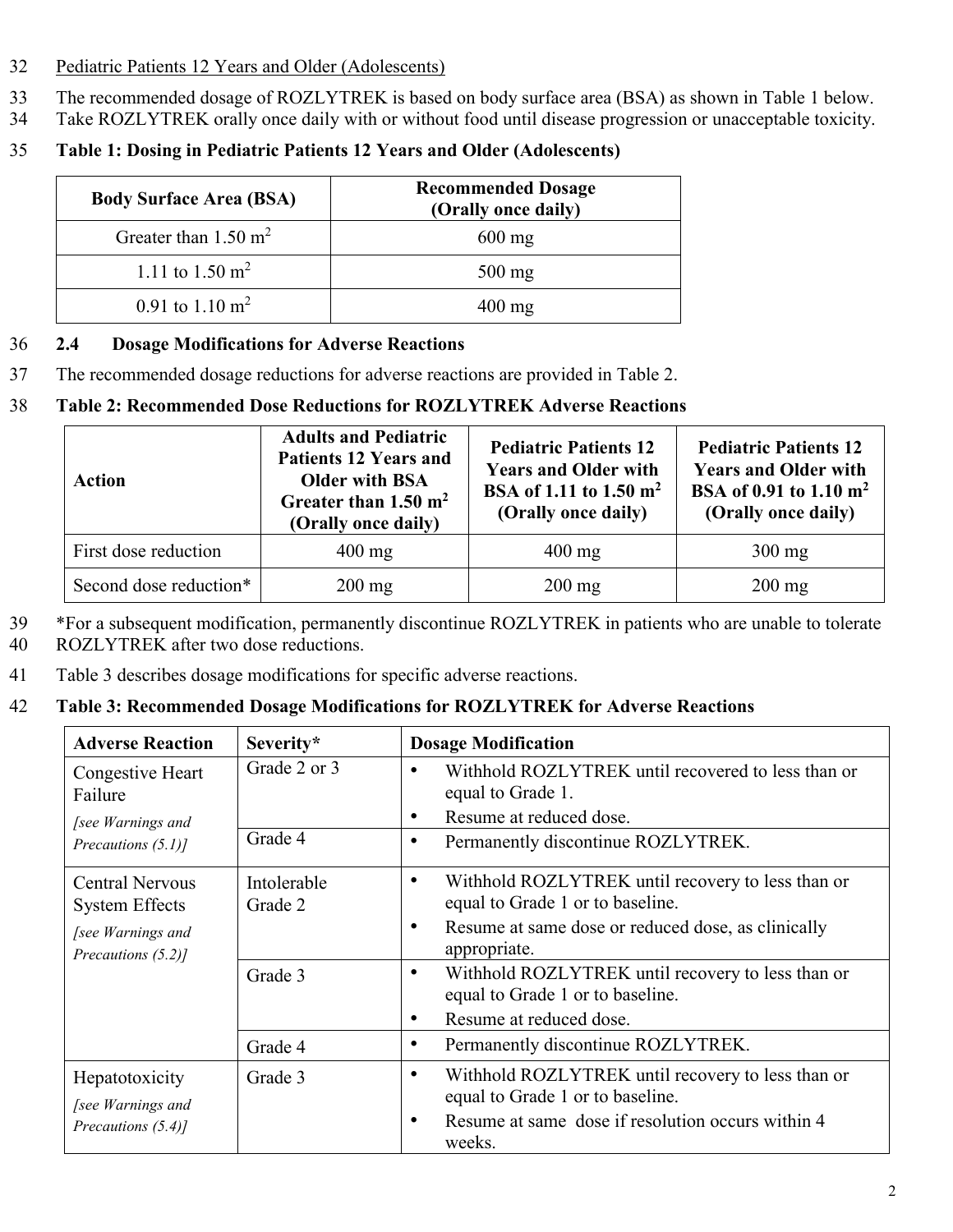| <b>Adverse Reaction</b>                                                | Severity*                                                                                                                                                               | <b>Dosage Modification</b>                                                                                                                                                                                                                                                                                                                                                                                                                                   |
|------------------------------------------------------------------------|-------------------------------------------------------------------------------------------------------------------------------------------------------------------------|--------------------------------------------------------------------------------------------------------------------------------------------------------------------------------------------------------------------------------------------------------------------------------------------------------------------------------------------------------------------------------------------------------------------------------------------------------------|
|                                                                        | Grade 4                                                                                                                                                                 | Permanently discontinue if adverse reaction does not<br>$\bullet$<br>resolve within 4 weeks.<br>Resume at a reduced dose for recurrent Grade 3 events<br>$\bullet$<br>that resolve within 4 weeks.<br>Withhold ROZLYTREK until recovery to less than or<br>$\bullet$<br>equal to Grade 1 or to baseline.<br>Resume at reduced dose if resolution occurs within 4<br>$\bullet$<br>weeks.<br>Permanently discontinue if adverse reaction does not<br>$\bullet$ |
|                                                                        |                                                                                                                                                                         | resolve within 4 weeks.<br>$\bullet$                                                                                                                                                                                                                                                                                                                                                                                                                         |
|                                                                        | ALT or AST<br>greater than 3<br>times ULN with<br>concurrent total<br>bilirubin greater<br>than 1.5 times<br>ULN (in the<br>absence of<br>cholestasis or<br>hemolysis). | Permanently discontinue for recurrent Grade 4 events.<br>Permanently discontinue ROZLYTREK.<br>$\bullet$                                                                                                                                                                                                                                                                                                                                                     |
| Hyperuricemia<br>[see Warnings and<br>Precautions (5.5)]               | Symptomatic<br>or<br>Grade 4                                                                                                                                            | Initiate urate-lowering medication.<br>$\bullet$<br>Withhold ROZLYTREK until improvement of signs or<br>$\bullet$<br>symptoms.                                                                                                                                                                                                                                                                                                                               |
| QT Interval<br>Prolongation<br>[see Warnings and<br>Precautions (5.6)] | QTc greater than<br>500 ms                                                                                                                                              | Resume ROZLYTREK at same or reduced dose.<br>$\bullet$<br>Withhold ROZLYTREK until QTc interval recovers to<br>$\bullet$<br>baseline.<br>Resume at same dose if factors that cause QT<br>$\bullet$<br>prolongation are identified and corrected.<br>Resume at reduced dose if other factors that cause QT<br>$\bullet$<br>prolongation are not identified.                                                                                                   |
|                                                                        | Torsade de pointes;<br>polymorphic<br>ventricular<br>tachycardia;<br>signs/symptoms of<br>serious arrhythmia                                                            | Permanently discontinue ROZLYTREK.<br>$\bullet$                                                                                                                                                                                                                                                                                                                                                                                                              |
| <b>Vision Disorders</b><br>[see Warnings and<br>Precautions (5.7)]     | Grade 2 or above                                                                                                                                                        | Withhold ROZLYTREK until improvement or<br>$\bullet$<br>stabilization.<br>Resume at same dose or reduced dose, as clinically<br>٠<br>appropriate.                                                                                                                                                                                                                                                                                                            |
| Anemia or<br>Neutropenia [see<br>Adverse Reactions (6.1)]              | Grade 3 or 4                                                                                                                                                            | Withhold ROZLYTREK until recovery to less than or<br>$\bullet$<br>equal to Grade 2.<br>Resume at the same dose or reduced dose, as clinically<br>٠<br>appropriate.                                                                                                                                                                                                                                                                                           |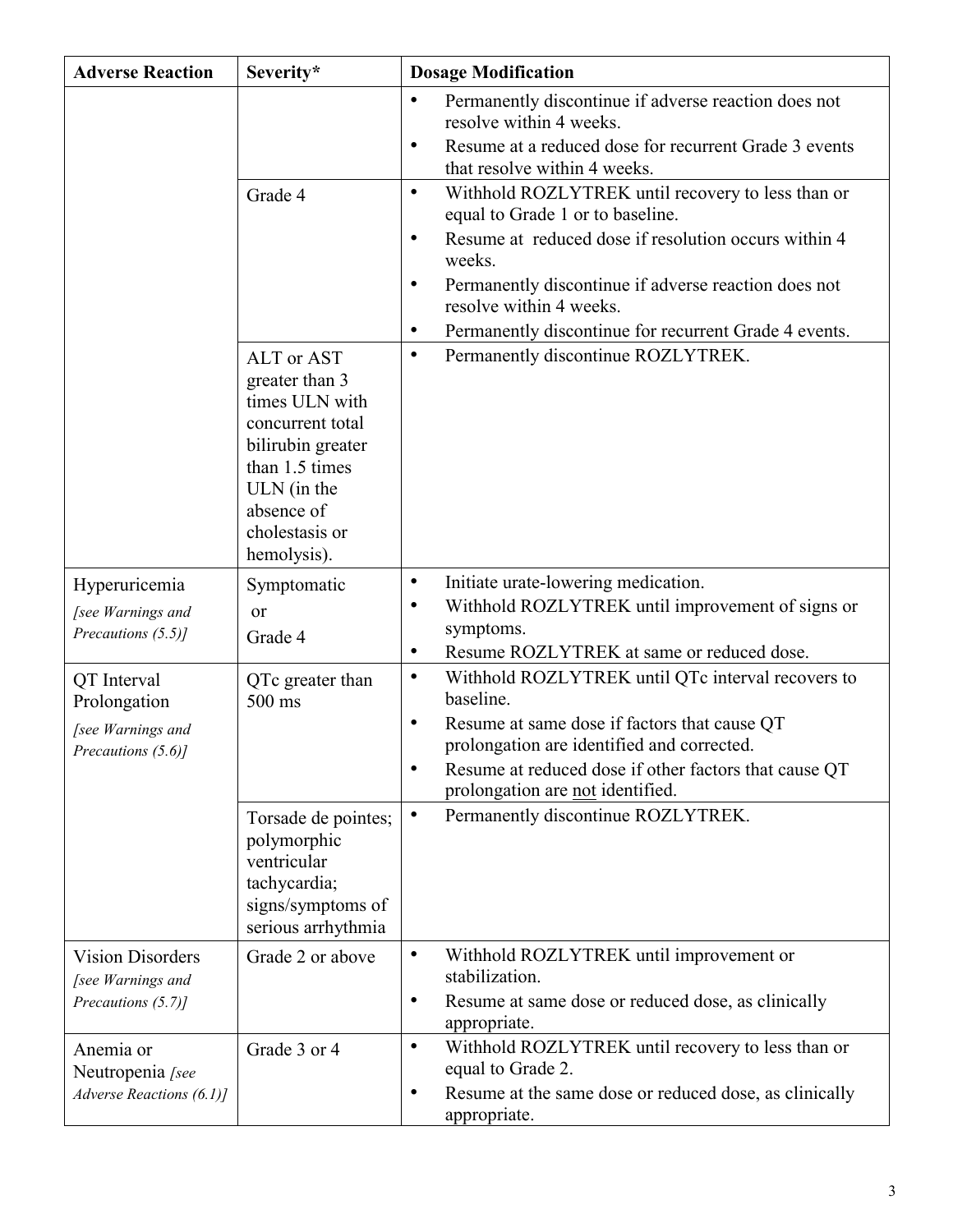| <b>Adverse Reaction</b>                                  | Severity*    | <b>Dosage Modification</b>                                                                                              |
|----------------------------------------------------------|--------------|-------------------------------------------------------------------------------------------------------------------------|
| Other Clinically<br><b>Relevant Adverse</b><br>Reactions | Grade 3 or 4 | Withhold ROZLYTREK until adverse reaction resolves<br>or improves to recovery or improvement to Grade 1 or<br>baseline. |
|                                                          |              | Resume at the same or reduced dose, if resolution occurs<br>$\bullet$<br>within 4 weeks.                                |
|                                                          |              | Permanently discontinue if adverse reaction does not<br>٠<br>resolve within 4 weeks.                                    |
|                                                          |              | Permanently discontinue for recurrent Grade 4 events.<br>٠                                                              |

\* Severity as defined by National Cancer Institute Common Terminology Criteria for Adverse Events (NCI CTCAE) version 4.0.

#### **2.5 Dosage Modifications for Drug Interactions**

#### Moderate and Strong CYP3A Inhibitors

- *Adults and Pediatric Patients 12 Years and Older with BSA Greater than 1.50 m 2*
- Avoid coadministration of ROZLYTREK with moderate or strong CYP3A inhibitors. If coadministration cannot be avoided, reduce the ROZLYTREK dose as follows:
- *Moderate CYP3A Inhibitors*: 200 mg orally once daily
- *Strong CYP3A Inhibitors*: 100 mg orally once daily
- After discontinuation of a strong or moderate CYP3A inhibitor for 3 to 5 elimination half-lives, resume the ROZLYTREK dose that was taken prior to initiating the CYP3A inhibitor *[see Drug Interactions (7.1), Clinical*
- *Pharmacology (12.3)].*

#### **2.6 Administration**

- Swallow capsules whole. Do not open, crush, chew, or dissolve the contents of the capsule.
- If a patient misses a dose, instruct patients to make up that dose unless the next dose is due within 12 hours.
- If a patient vomits immediately after taking a dose, instruct patients to repeat that dose.

## **3 DOSAGE FORMS AND STRENGTHS**

- Hard capsules:
- 100 mg: Size 2 yellow opaque body and cap, with "ENT 100" printed in blue ink on body.
- 200 mg: Size 0 orange opaque body and cap, with "ENT 200" printed in blue ink on body.

## **4 CONTRAINDICATIONS**

None.

## **5 WARNINGS AND PRECAUTIONS**

## **5.1 Congestive Heart Failure**

 Among the 355 patients who received ROZLYTREK across clinical trials, congestive heart failure (CHF) occurred in 3.4% of patients, including Grade 3 (2.3%) *[see Adverse Reactions (6.1)].* In clinical trials, baseline cardiac function and routine cardiac monitoring other than electrocardiograms (ECGs) were not conducted and eligibility criteria excluded patients with symptomatic CHF, myocardial infarction, unstable angina, and coronary artery bypass graft within 3 months of study entry. Among the 12 patients with CHF, the median time to onset was 2 months (range: 11 days to 12 months). ROZLYTREK was interrupted in 6 of these patients (50%) and discontinued in 2 of these patients (17%). CHF resolved in 6 patients (50%) following interruption or discontinuation of ROZLYTREK and institution of appropriate medical management. In addition, myocarditis

in the absence of CHF was documented in 0.3% of patients.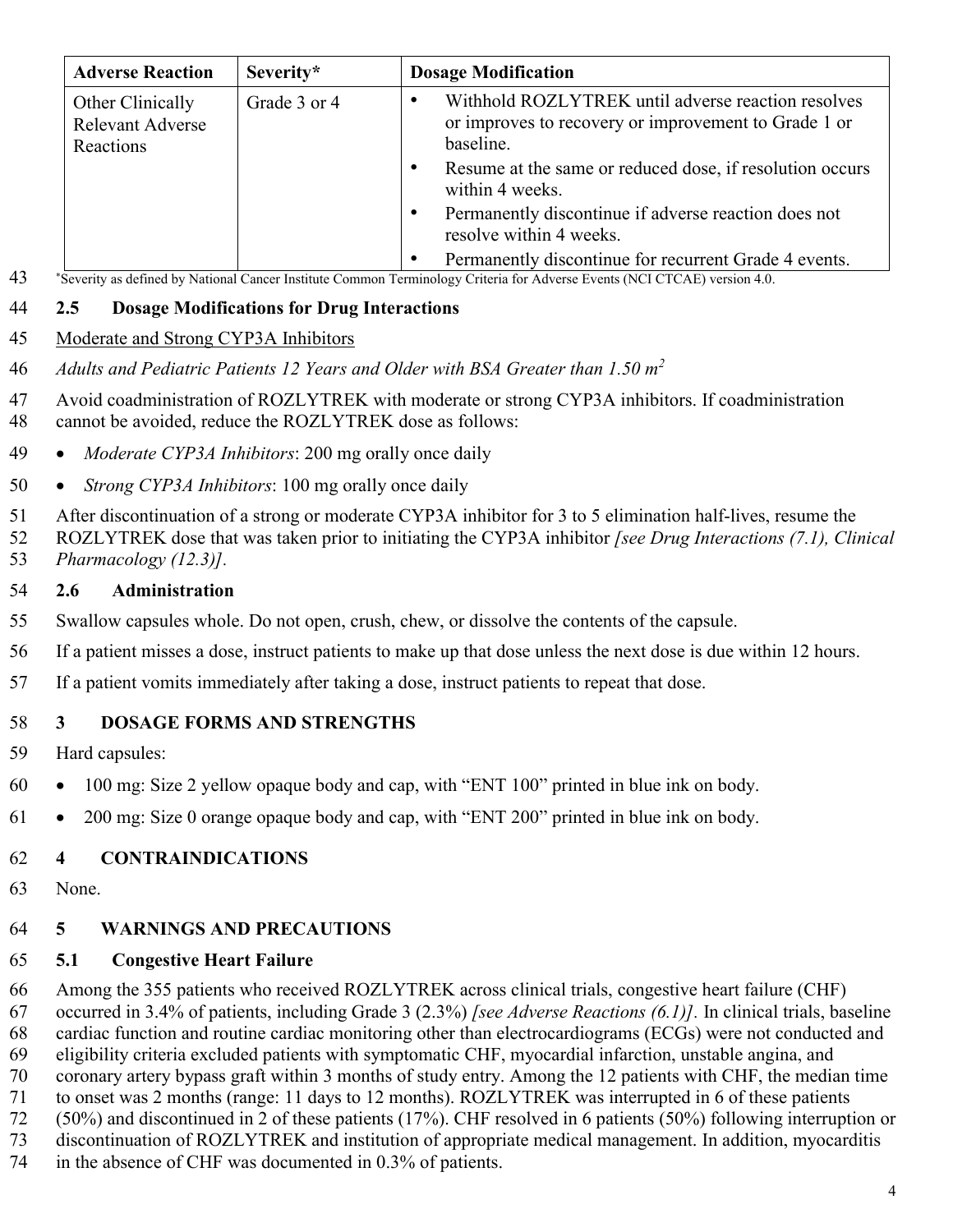Assess left ventricular ejection fraction (LVEF) prior to initiation of ROZLYTREK in patients with symptoms

or known risk factors for CHF. Monitor patients for clinical signs and symptoms of CHF, including shortness of

breath and edema. For patients with myocarditis, with or without a decreased ejection fraction, MRI or cardiac

 biopsy may be required to make the diagnosis. For patients with new onset or worsening CHF, withhold ROZLYTREK, institute appropriate medical management, and reassess LVEF. Based on the severity of CHF or

worsening LVEF, resume ROZLYTREK at a reduced dose upon recovery to baseline or permanently

discontinue *[see Dosage and Administration (2.4)]*.

# **5.2 Central Nervous System Effects**

- A broad spectrum of central nervous system (CNS) adverse reactions occurred in patients receiving ROZLYTREK, including cognitive impairment, mood disorders, dizziness, and sleep disturbances.
- Among the 355 patients who received ROZLYTREK across clinical trials, 96 (27%) experienced cognitive impairment; symptoms occurred within 3 months of starting ROZLYTREK in 74 (77%). Cognitive impairment included cognitive disorders (8%), confusional state (7%), disturbance in attention (4.8%), memory impairment (3.7%), amnesia (2.5%), aphasia (2.3%), mental status changes (2%), hallucinations (1.1%), and delirium
- (0.8%). Grade 3 cognitive adverse reactions occurred in 4.5% of patients. Among the 96 patients with cognitive
- impairment, 13% required a dose reduction, 18% required dose interruption and 1% discontinued
- ROZLYTREK due to cognitive adverse reactions.
- Among the 355 patients who received ROZLYTREK across clinical trials, 36 (10%) experienced mood
- disorders. The median time to onset of mood disorders was 1 month (range: 1 day to 9 months). Mood disorders

94 occurring in  $\geq 1\%$  of patients included anxiety (4.8%), depression (2.8%) and agitation (2%). Grade 3 mood

 disorders occurred in 0.6% of patients. One completed suicide was reported 11 days after treatment had ended. Among the 36 patients who experienced mood disorders, 6% required a dose reduction, 6% required dose

- interruption and no patients discontinued ROZLYTREK due to mood disorders.
- Dizziness occurred in 136 (38%) of the 355 patients. Among the 136 patients who experienced dizziness, Grade
- 3 dizziness occurred in 2.2% of patients. Ten percent of patients required a dose reduction, 7% required dose
- 100 interruption and 0.7% discontinued ROZLYTREK due to dizziness.
- Among the 355 patients who received ROZLYTREK across clinical trials, 51 (14%) experienced sleep
- disturbances. Sleep disturbances included insomnia (7%), somnolence (7%), hypersomnia (1.1%), and sleep
- disorder (0.3%). Grade 3 sleep disturbances occurred in 0.6% of patients. Among the 51 patients who experienced sleep disturbances, 6% required a dose reduction and no patients discontinued ROZLYTREK due
- to sleep disturbances.
- The incidence of CNS adverse reactions was similar in patients with and without CNS metastases; however, the incidence of dizziness (38% vs 31%), headache (21% vs 13%), paresthesia (20% vs 6%), balance disorder (13% vs 4%), and confusional state (11% vs 2%) appeared to be increased in patients with CNS metastases who had
- 109 received prior CNS irradiation ( $N = 90$ ) compared to those who did not ( $N = 48$ ).
- Advise patients and caregivers of these risks with ROZLYTREK. Advise patients not to drive or operate
- hazardous machinery if they are experiencing CNS adverse reactions. Withhold and then resume at same or reduced dose upon improvement, or permanently discontinue ROZLYTREK based on severity *[see Dosage and*
- *Administration (2.4)]*.

# **5.3 Skeletal Fractures**

ROZLYTREK increases the risk of fractures. In an expanded safety population that included 338 adult patients

 and 30 pediatric patients who received ROZLYTREK across clinical trials, 5% of adult patients and 23% of pediatric patients experienced fractures *[see Use in Specific Population (8.4)]*. In adult patients, some fractures

- occurred in the setting of a fall or other trauma to the affected area, while in pediatric patients all fractures
- occurred in patients with minimal or no trauma. In general, there was inadequate assessment for tumor
- involvement at the site of fracture; however, radiologic abnormalities possibly indicative of tumor involvement
- were reported in some patients. In both adult and pediatric patients, most fractures were hip or other lower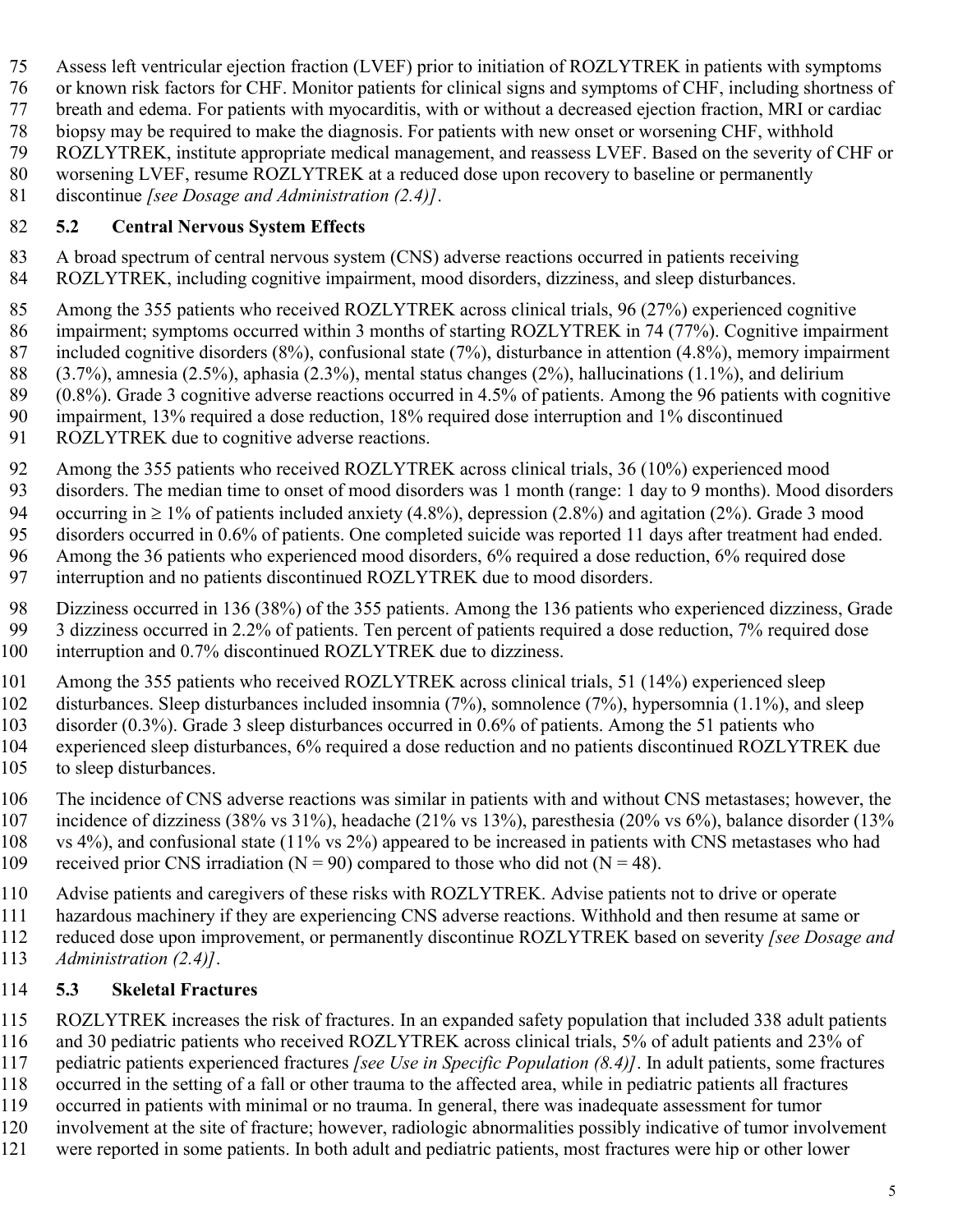- extremity fractures (e.g., femoral or tibial shaft). In a limited number of patients, bilateral femoral neck
- fractures occurred. The median time to fracture was 3.8 months (range 0.3 to 18.5 months) in adults and 4.0 124 months (range: 1.8 months to 7.4 months) in pediatric patients. ROZLYTREK was interrupted in 41% of adults 125 and 43% of pediatric patients due to fractures. No patients discontinued ROZLYTREK due to fractures.
- Promptly evaluate patients with signs or symptoms (e.g., pain, changes in mobility, deformity) of fractures.
- 127 There are no data on the effects of ROZLYTREK on healing of known fractures and risk of future fractures.

# **5.4 Hepatotoxicity**

- Among the 355 patients who received ROZLYTREK, increased AST of any grade occurred in 42% of patients and increased ALT of any grade occurred in 36%. Grade 3 – 4 increased AST or ALT occurred in 2.5% and 131 2.8% of patients, respectively; the incidence may be underestimated as 4.5% of patients had no post-treatment liver function tests *[see Adverse Reactions (6.1)]*. The median time to onset of increased AST was 2 weeks (range: 1 day to 29.5 months). The median time to onset of increased ALT was 2 weeks (range: 1 day to 9.2 months). Increased AST or ALT leading to dose interruptions or reductions occurred in 0.8% and 0.8% of 135 patients, respectively. ROZLYTREK was discontinued due to increased AST or ALT in 0.8% patients.
- 136 Monitor liver tests, including ALT and AST, every 2 weeks during the first month of treatment, then monthly thereafter, and as clinically indicated. Withhold or permanently discontinue ROZLYTREK based on the severity. If withheld, resume ROZLYTREK at the same or reduced dose *[see Dosage and Administration (2.4)]*.

# **5.5 Hyperuricemia**

- Among 355 patients who received ROZLYTREK across clinical trials, 32 patients (9%) experienced hyperuricemia reported as adverse reactions with symptoms, as well as elevated uric acid levels. Grade 4 hyperuricemia occurred in 1.7% of patients, including one patient who died due to tumor lysis syndrome.
- Among the 32 patients with hyperuricemic adverse reactions, 34% required urate-lowering medication to reduce
- 145 uric acid levels, 6% required dose reduction and 6% required dose interruption. Hyperuricemia resolved in 73%
- of patients following initiation of urate-lowering medication without interruption or dose reduction of
- ROZLYTREK. No patients discontinued ROZLYTREK due to hyperuricemia.
- Assess serum uric acid levels prior to initiating ROZLYTREK and periodically during treatment. Monitor
- patients for signs and symptoms of hyperuricemia. Initiate treatment with urate-lowering medications as
- clinically indicated and withhold ROZLYTREK for signs and symptoms of hyperuricemia. Resume
- ROZLYTREK at same or reduced dose upon improvement of signs or symptoms based on severity *[see Dosage*
- *and Administration (2.4)]*.

# **5.6 QT Interval Prolongation**

- Among the 355 patients who received ROZLYTREK across the clinical trials, 3.1% of patients with at least one post-baseline ECG assessment experienced QTcF interval prolongation of > 60 ms after starting ROZLYTREK and 0.6% had a QTcF interval > 500 ms *[see Adverse Reactions (6.1), Clinical Pharmacology (12.2)].*
- Monitor patients who already have or who are at significant risk of developing QTc interval prolongation,
- including patients with known long QT syndromes, clinically significant bradyarrhythmias, severe or
- uncontrolled heart failure and those taking other medicinal products associated with QT prolongation. Assess
- QT interval and electrolytes at baseline and periodically during treatment, adjusting frequency based upon risk
- factors such as congestive heart failure, electrolyte abnormalities, or concomitant medications known to prolong the QTc interval. Based on the severity of QTc interval prolongation, withhold ROZLYTREK and then resume
- at same or reduced dose, or permanently discontinue *[see Dosage and Administration (2.4)]*.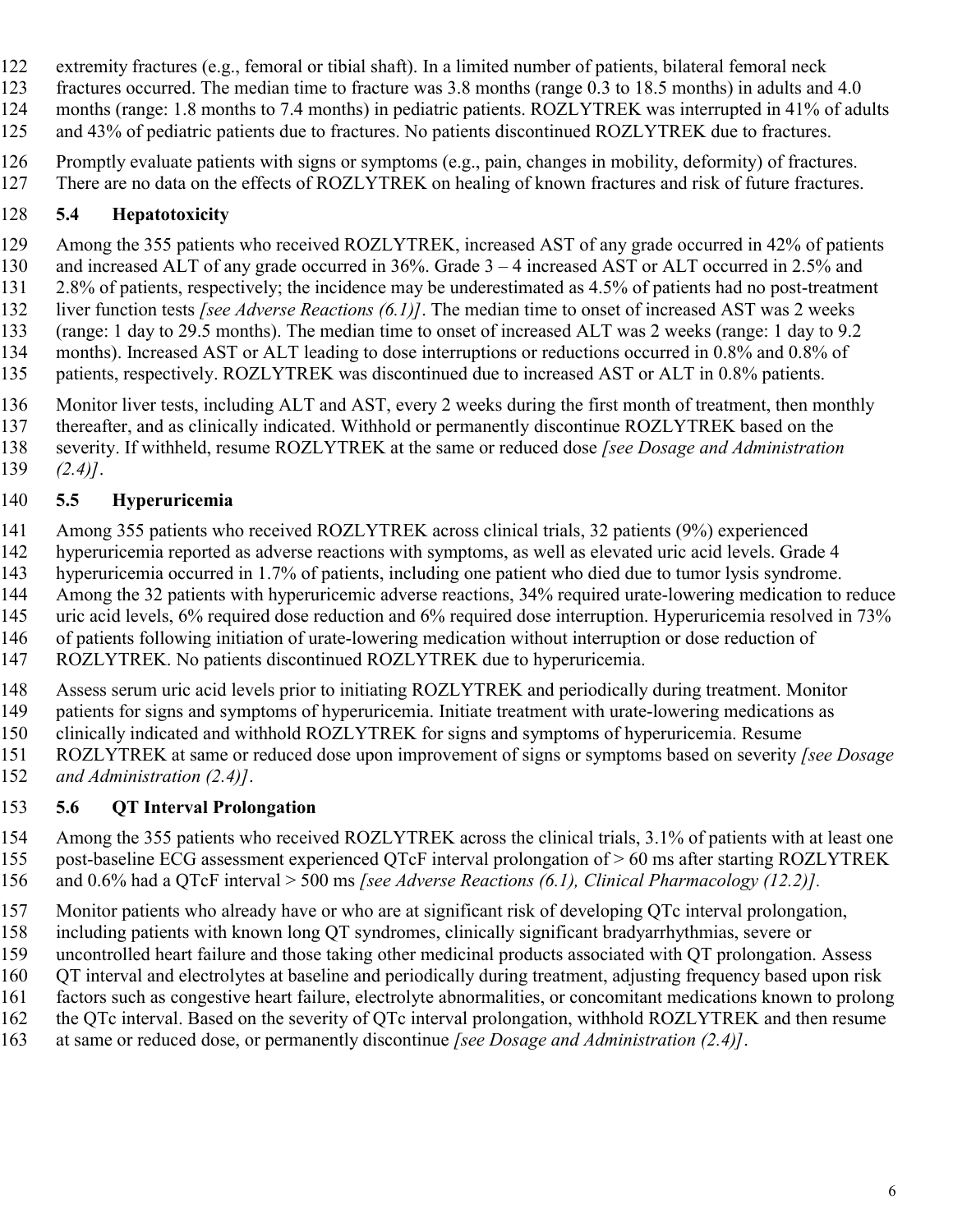## **5.7 Vision Disorders**

 Among the 355 patients who received ROZLYTREK across clinical trials, vision changes occurred in 21% of patients, including Grade 1 (17%), Grade 2 (2.8%) and Grade 3 (0.8%) *[see Adverse Reactions (6.1)]*. Vision

167 disorders occurring in  $\geq 1\%$  included blurred vision (9%), photophobia (5%), diplopia (3.1%), visual impairment (2%), photopsia (1.1%), cataract (1.1%), and vitreous floaters (1.1%).

For patients with new visual changes or changes that interfere with activities of daily living, withhold

- ROZLYTREK until improvement or stabilization and conduct an ophthalmological evaluation as clinically
- appropriate. Upon improvement or stabilization, resume ROZLYTREK at same or reduced dose *[see Dosage*
- *and Administration (2.4)]*.

## **5.8 Embryo-Fetal Toxicity**

 Based on literature reports in humans with congenital mutations leading to changes in TRK signaling, findings from animal studies, and its mechanism of action, ROZLYTREK can cause fetal harm when administered to a pregnant woman. Administration of entrectinib to pregnant rats resulted in malformations at exposures approximately 2.7 times the human exposure at the 600 mg dose based on area under the curve (AUC).

Advise pregnant women of the potential risk to a fetus. Advise female patients of reproductive potential to use

effective contraception during treatment with ROZLYTREK and for 5 weeks following the final dose. Advise

males with female partners of reproductive potential to use effective contraception during treatment with

ROZLYTREK and for 3 months after the final dose *[see Use in Specific Populations (8.1, 8.3)]*.

## **6 ADVERSE REACTIONS**

The following clinically significant adverse reactions are described elsewhere in the labeling:

- 184 Congestive Heart Failure *[see Warnings and Precautions (5.1)]*
- 185 Central Nervous System Effects [see Warnings and Precautions (5.2)]
- Skeletal Fractures *[see Warnings and Precautions (5.3)]*
- 187 Hepatotoxicity *[see Warnings and Precautions (5.4)]*
- Hyperuricemia *[see Warnings and Precautions (5.5)]*
- 189 QT Interval Prolongation *[see Warnings and Precautions (5.6)]*
- Vision Disorders *[see Warnings and Precautions (5.7)]*

## **6.1 Clinical Trial Experience**

 Because clinical trials are conducted under widely varying conditions, adverse reaction rates observed in the clinical trials of a drug cannot be directly compared to rates in the clinical trials of another drug and may not

- reflect the rates observed in practice.
- Data in WARNINGS AND PRECAUTIONS and below reflect exposure to ROZLYTREK in 355 patients,
- including 172 (48%) patients exposed for 6 months or longer and 84 (24%) patients exposed for 1 year or
- longer. ROZLYTREK was studied in one dose-finding trial in adults [ALKA (n = 57)], one dose-finding and
- 198 activity-estimating trial in adults [STARTRK-1 ( $n = 76$ )], one dose-finding and activity-estimating trial in 199 pediatric and adult patients [STARTRK-NG  $(n = 16)$ ], and one single arm, activity-estimating trial in adults
- 200 [STARTRK-2  $(n = 206)$ ].
- 201 The population characteristics were: median age 55 years (range: 4 to 86 years);  $5\%$  (n = 17) were less than 18
- years of age; 55% were female; and 66% were White, 23% were Asian, and 5% were Black; 3% were
- Hispanic/Latino. The most common tumors (≥ 5%) were lung (56%), sarcoma (8%), and colon (5%). *ROS1* gene fusions were present in 42% and *NTRK* gene fusions were present in 20%. Most adults (75%) received
- 205 ROZLYTREK 600 mg orally once daily. The doses ranged from 100 mg/m<sup>2</sup> to 1600 mg/m<sup>2</sup> once daily in adults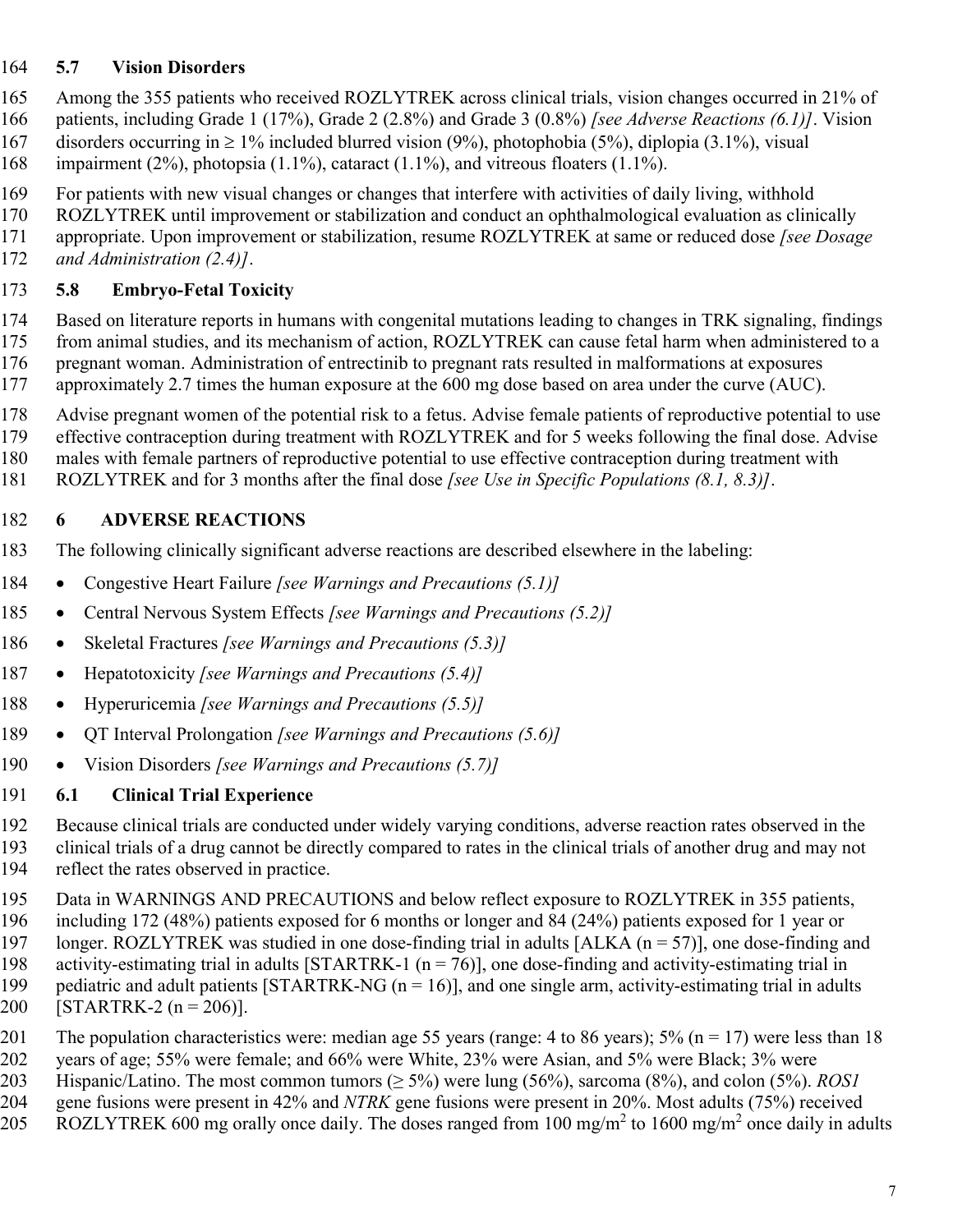- 206 and 250 mg/m<sup>2</sup> to 750 mg/m<sup>2</sup> once daily in pediatric patients. ROZLYTREK is not indicated for pediatric 207 patients less than 12 years of age *[see Use in Specific Populations (8.4)]*.
- 208 Serious adverse reactions occurred in 39% of patients. The most frequent serious adverse reactions ( $\geq 2\%$ ) were
- 209 pneumonia (3.9%), dyspnea (3.7%), pleural effusion (3.4%), sepsis (2.5%), pulmonary embolism (2.3%),
- 210 respiratory failure (2%), and pyrexia (2%). Grade 3 or 4 adverse reactions occurred in 60% of patients; the most
- 211 common ( $> 2\%$ ) were lung infection (5%), increased weight (7%), dyspnea (6%), fatigue/asthenia (5%),
- 212 cognitive disorders (4.5%), syncope (2.5%), pulmonary embolism (3.4%), hypoxia (3.4%), pleural effusion
- 213 (3.1%), hypotension (2.8%), diarrhea (2%), and urinary tract infection (2.5%). Fatal events included dyspnea
- 214 (0.6%), pneumonia (0.6%), sepsis (0.6%), completed suicide (0.3%), large intestine perforation (0.3%) and
- 215 tumor lysis syndrome (0.3%). One patient developed Grade 4 myocarditis after one dose of ROZLYTREK
- 216 which resolved after discontinuation of ROZLYTREK and administration of high-dose corticosteroids.
- 217 Permanent discontinuation due to an adverse reaction occurred in 9% of patients who received ROZLYTREK.
- 218 The most frequent adverse reactions (< 1% each) that resulted in permanent discontinuation were pneumonia,
- 219 cardio-respiratory arrest, dyspnea, and fatigue.
- 220 Dose interruptions due to adverse reactions occurred in 46% of patients. The most frequent adverse reactions
- 221 ( $\geq$  2%) that resulted in interruption were increased blood creatinine (4%), fatigue (3.7%), anemia (3.1%),
- 222 diarrhea (2.8%), pyrexia (2.8%), dizziness (2.5%), dyspnea (2.3%), nausea (2.3%), pneumonia (2.3%), 223 cognitive disorder (2%) and neutropenia (2%).
- 224 Dose reductions due to adverse reactions occurred in 29% of patients who received ROZLYTREK. The most 225 frequent adverse reactions resulting in dose reductions  $(≥ 1%)$  were dizziness (3.9%), increased blood creatinine 226 (3.1%), fatigue (2.3%), anemia (1.7%), and increased weight (1.4%).
- 227 The most common adverse reactions ( $\geq 20\%$ ) were fatigue, constipation, dysgeusia, edema, dizziness, diarrhea, 228 nausea, dysesthesia, dyspnea, myalgia, cognitive impairment, increased weight, cough, vomiting, pyrexia,
- 229 arthralgia and vision disorders.
	- 230 Table 4 summarizes the adverse reactions observed in these 355 patients.

#### 231 **Table 4: Adverse Reactions (≥ 10%) in Patients Receiving ROZLYTREK in ALKA, STARTRK-1,**  232 **STARTRK-2, and STARTRK-NG**

|                                            |                | <b>ROZLYTREK</b>     |
|--------------------------------------------|----------------|----------------------|
| <b>Adverse Reactions</b>                   | $N = 355$      |                      |
|                                            | All Grades (%) | Grade $\geq 3^*$ (%) |
| General                                    |                |                      |
| Fatigue <sup>1</sup>                       | 48             | 5                    |
| Edema <sup>2</sup>                         | 40             | 1.1                  |
| Pyrexia                                    | 21             | 0.8                  |
| Gastrointestinal                           |                |                      |
| Constipation                               | 46             | 0.6                  |
| Diarrhea                                   | 35             | 2.0                  |
| Nausea                                     | 34             | 0.3                  |
| Vomiting                                   | 24             | 0.8                  |
| Abdominal pain <sup>3</sup>                | 16             | 0.6                  |
| <b>Nervous System</b>                      |                |                      |
| Dysgeusia                                  | 44             | 0.3                  |
| Dizziness <sup>4</sup>                     | 38             | 0.8                  |
| Dysesthesia <sup>5</sup>                   | 34             | 0.3                  |
| Cognitive impairment <sup>6</sup>          | 27             | 4.5                  |
| Peripheral sensory neuropathy <sup>7</sup> | 18             | 1.1                  |
| Headache                                   | 18             | 0.3                  |
| Ataxia <sup>8</sup>                        | 17             | 0.8                  |
| Sleep <sup>9</sup>                         | 14             | 0.6                  |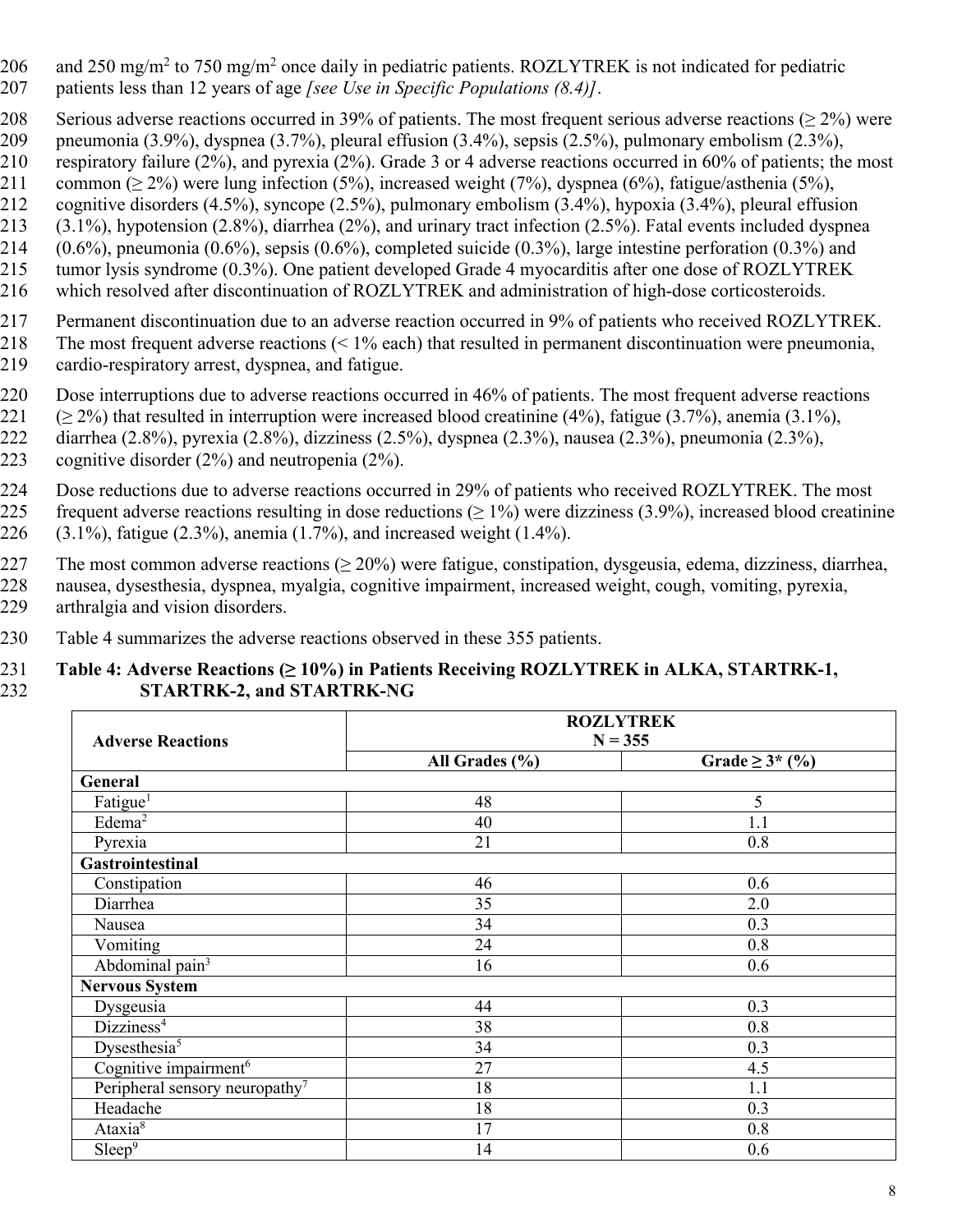|                                              | <b>ROZLYTREK</b> |                      |
|----------------------------------------------|------------------|----------------------|
| <b>Adverse Reactions</b>                     | $N = 355$        |                      |
|                                              | All Grades (%)   | Grade $\geq 3^*$ (%) |
| Mood disorders <sup>10</sup>                 | 10               | 0.6                  |
| <b>Respiratory, Thoracic and Mediastinal</b> |                  |                      |
| Dyspnea                                      | 30               | $6*$                 |
| Cough                                        | 24               | 0.3                  |
| <b>Musculoskeletal and Connective Tissue</b> |                  |                      |
| Myalgia <sup>11</sup>                        | 28               | 1.1                  |
| Arthralgia                                   | 21               | 0.6                  |
| Muscular weakness                            | 12               | 0.8                  |
| Back pain                                    | 12               |                      |
| Pain in extremity                            | 11               | 0.3                  |
| <b>Metabolism and Nutritional</b>            |                  |                      |
| Increased weight                             | 25               | 7                    |
| Decreased appetite                           | 13               | 0.3                  |
| Dehydration                                  | 10               | 1.1                  |
| Eye                                          |                  |                      |
| Vision disorders <sup>12</sup>               | 21               | 0.8                  |
| <b>Infections</b>                            |                  |                      |
| Urinary tract infection                      | 13               | 2.3                  |
| Lung infection $13$                          | 10               | $6*$                 |
| <b>Vascular</b>                              |                  |                      |
| Hypotension <sup>14</sup>                    | 18               | 2.8                  |
| <b>Skin and Subcutaneous Tissue</b>          |                  |                      |
| $Rash^{15}$                                  | 11               | 0.8                  |

\* Grades 3 – 5, inclusive of fatal adverse reactions, including 2 events of pneumonia and 2 events of dyspnea.

1 Includes fatigue, asthenia

2 Includes face edema, fluid retention, generalized edema, localized edema, edema, edema peripheral, peripheral swelling

<sup>3</sup>Includes abdominal pain upper, abdominal pain, lower abdominal discomfort, abdominal tenderness

4 Includes dizziness, vertigo, dizziness postural

5 Includes paresthesia, hyperesthesia, hypoesthesia, dysesthesia, oral hypoesthesia, palmar-plantar erythrodysesthesia, oral paresthesia, genital hypoesthesia

6 Includes amnesia, aphasia, cognitive disorder, confusional state, delirium, disturbance in attention, hallucinations, visual hallucination, memory impairment, mental disorder, mental status changes

<sup>7</sup> Includes neuralgia, neuropathy peripheral, peripheral motor neuropathy, peripheral sensory neuropathy

8 Includes ataxia, balance disorder, gait disturbances

9 Includes hypersomnia, insomnia, sleep disorder, somnolence

 $10$  Includes anxiety, affect lability, affective disorder, agitation, depressed mood, euphoric mood, mood altered, mood swings, irritability, depression, persistent depressive disorder, psychomotor retardation

<sup>11</sup> Includes musculoskeletal pain, musculoskeletal chest pain, myalgia, neck pain

<sup>12</sup> Includes blindness, cataract, cortical cataract, corneal erosion, diplopia, eye disorder, photophobia, photopsia, retinal hemorrhage, vision blurred, visual impairment, vitreous adhesions, vitreous detachment, vitreous floaters

<sup>13</sup> Includes lower respiratory tract infection, lung infection, pneumonia, respiratory tract infection

<sup>14</sup> Includes hypotension, orthostatic hypotension

<sup>15</sup> Includes rash, rash maculopapular, rash pruritic, rash erythematous, rash papular

- 
- Clinically relevant adverse reactions occurring in  $\leq 10\%$  of patients include dysphagia (10%), fall (8%), pleural<br>234 ffusion (8%), fractures (6%), hypoxia (4.2%), pulmonary embolism (3.9%), syncope (3.9%), congestive effusion  $(8\%)$ , fractures  $(6\%)$ , hypoxia  $(4.2\%)$ , pulmonary embolism  $(3.9\%)$ , syncope  $(3.9\%)$ , congestive heart
- 235 failure (3.4%), and QT prolongation (3.1%)*.*

236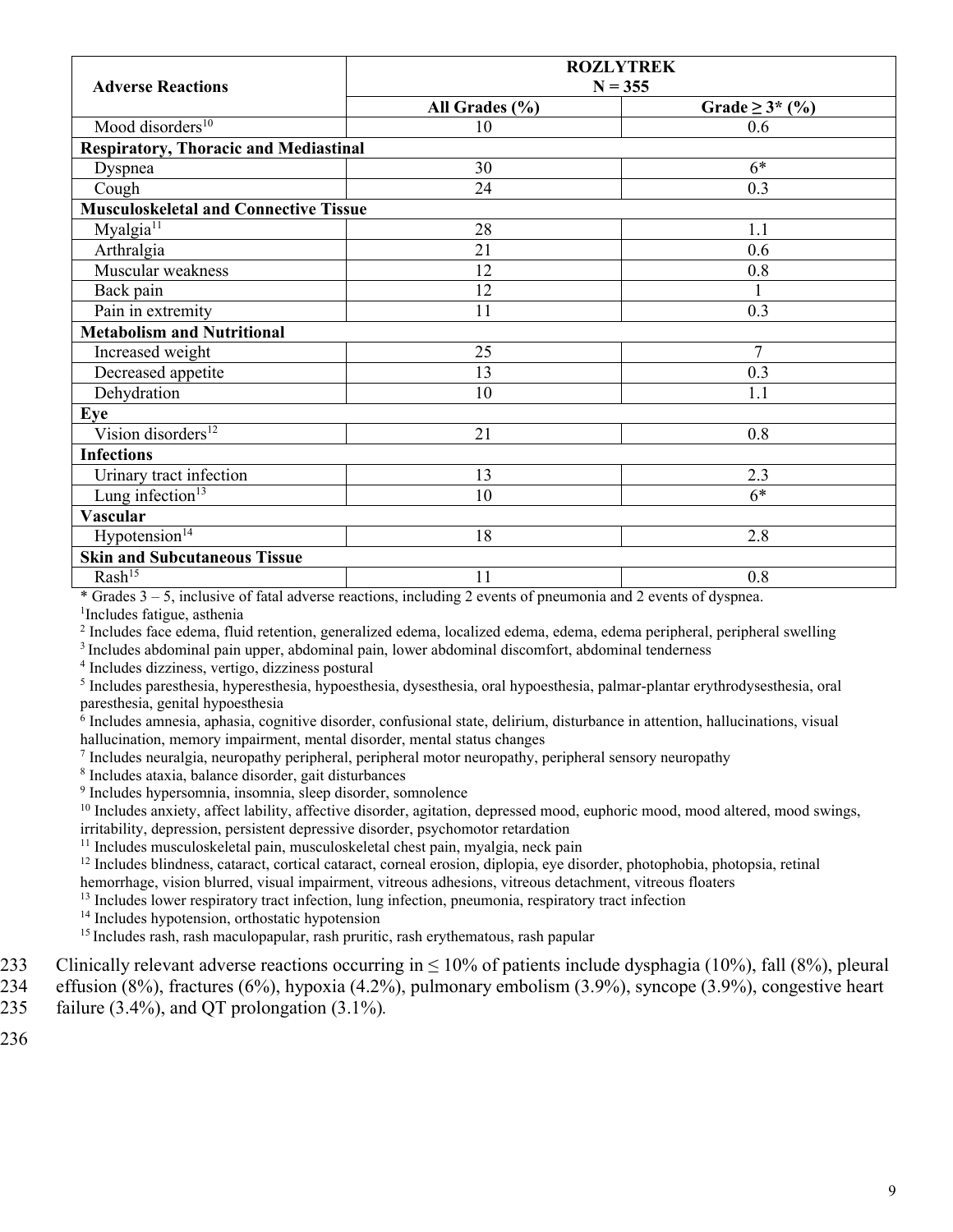237 Table 5 summarizes the laboratory abnormalities.

#### 238 **Table 5: Laboratory Abnormalities (≥ 20%) Worsening from Baseline in Patients Receiving**  239 **ROZLYTREK in ALKA, STARTRK-1, STARTRK-2, and STARTRK-NG**

|                                                         | <b>ROZLYTREK</b>             |                                |
|---------------------------------------------------------|------------------------------|--------------------------------|
| <b>NCI CTCAE Grade</b><br><b>Laboratory Abnormality</b> |                              |                                |
|                                                         | All Grades $(\frac{9}{6})^1$ | Grade 3 or 4 $(\frac{9}{0})^1$ |
| Hematology                                              |                              |                                |
| Anemia                                                  | 67                           | 9                              |
| Lymphopenia                                             | 40                           | 12                             |
| Neutropenia                                             | 28                           | 7                              |
| <b>Chemistry</b>                                        |                              |                                |
| Increased creatinine <sup>2</sup>                       | 73                           | 2.1                            |
| Hyperuricemia                                           | 52                           | 10                             |
| <b>Increased AST</b>                                    | 44                           | 2.7                            |
| <b>Increased ALT</b>                                    | 38                           | 2.9                            |
| Hypernatremia                                           | 35                           | 0.9                            |
| Hypocalcemia                                            | 34                           | 1.8                            |
| Hypophosphatemia                                        | 30                           | 7                              |
| Increased lipase                                        | 28                           | 10                             |
| Hypoalbuminemia                                         | 28                           | 2.9                            |
| Increased amylase                                       | 26                           | 5.4                            |
| Hyperkalemia                                            | 25                           | 1.5                            |
| Increased alkaline phosphatase                          | 25                           | 0.9                            |
| Hyperglycemia <sup>3</sup>                              | NE <sup>3</sup>              | 3.8                            |

AST: Aspartate Aminotransferase; ALT: Alanine Aminotransferase

<sup>1</sup> Denominator for each laboratory parameter is based on the number of patients with a baseline and post-treatment laboratory value available which ranged from 111 to 346 patients.

<sup>2</sup> Based on NCI CTCAE v5.0

 $3 NE = Not evaluate$ . Grade 1 and 2 could not be determined per NCI CTCAE v5.0, as fasting glucose values were not collected.

#### 240 **7 DRUG INTERACTIONS**

#### 241 **7.1 Effect of Other Drugs on ROZLYTREK**

- 242 Moderate and Strong CYP3A Inhibitors
- *Adults and Pediatric Patients 12 Years and Older with BSA Greater than 1.50 m 2* 243
- 244 Coadministration of ROZLYTREK with a strong or moderate CYP3A inhibitor increases entrectinib plasma
- 245 concentrations *[see Clinical Pharmacology (12.3)],* which could increase the frequency or severity of adverse
- 246 reactions. Avoid coadministration of strong or moderate CYP3A inhibitors with ROZLYTREK. If
- 247 coadministration is unavoidable, reduce the ROZLYTREK dose *[see Dosage and Administration (2.5), Clinical*
- 248 *Pharmacology (12.3)].*
- *Pediatric Patients 12 Years and Older with BSA Less Than or Equal to 1.50 m 2* 249
- 250 Avoid coadministration of ROZLYTREK with moderate or strong CYP3A inhibitors *[see Clinical*
- 251 *Pharmacology (12.3)]*.
- 252 Avoid grapefruit products during treatment with ROZLYTREK, as they contain inhibitors of CYP3A.
- 253 Moderate and Strong CYP3A Inducers
- 254 Coadministration of ROZLYTREK with a strong or moderate CYP3A inducer decreases entrectinib plasma
- 255 concentrations *[see Clinical Pharmacology (12.3)],* which may reduce ROZLYTREK efficacy. Avoid
	- 256 coadministration of strong and moderate CYP3A inducers with ROZLYTREK*.*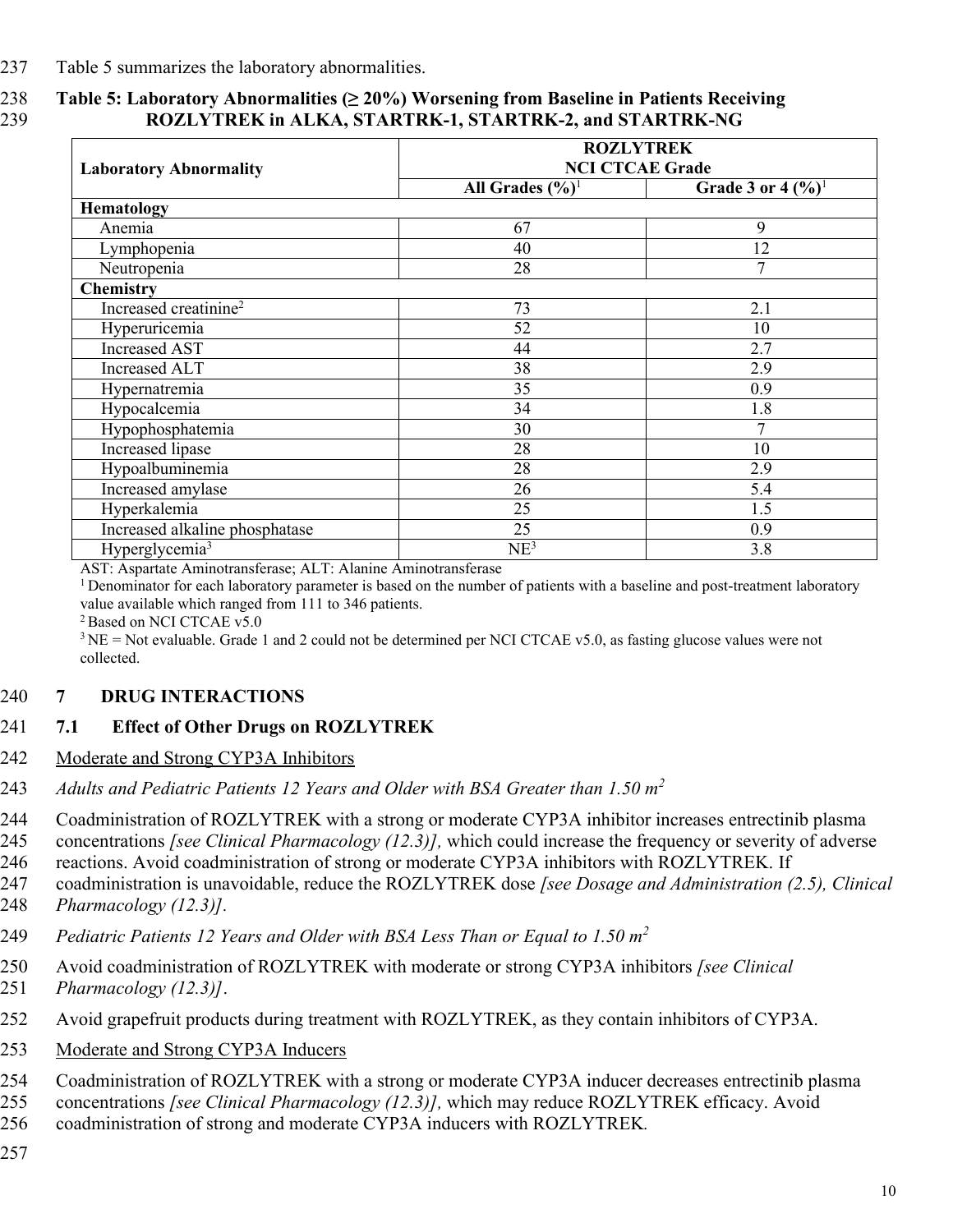#### **7.2 Drugs That Prolong QT Interval**

 QTc interval prolongation can occur with ROZLYTREK. Avoid coadministration of ROZLYTREK with other products with a known potential to prolong QT/QTc interval *[see Warnings and Precautions (5.6), Clinical Pharmacology (12.2)]*.

## **8 USE IN SPECIFIC POPULATIONS**

#### **8.1 Pregnancy**

#### 264 Risk Summary

 Based on literature reports in humans with congenital mutations leading to changes in TRK signaling, findings from animal studies, and its mechanism of action *[see Clinical Pharmacology (12.1)]*, ROZLYTREK can cause fetal harm when administered to a pregnant woman. There are no available data on ROZLYTREK use in pregnant women. Administration of entrectinib to pregnant rats during the period of organogenesis resulted in malformations at maternal exposures approximately 2.7 times the human exposure at the 600 mg dose *(see Data)*. Advise pregnant women of the potential risk to a fetus.

 In the U.S. general population, the estimated background risk of major birth defects and miscarriage in clinically recognized pregnancies is 2% to 4% and 15% to 20%, respectively.

- Data
- *Human Data*

 Published reports of individuals with congenital mutations in TRK pathway proteins suggest that decreases in TRK-mediated signaling are correlated with obesity, developmental delays, cognitive impairment, insensitivity to pain, and anhidrosis.

*Animal Data*

 Entrectinib administration to pregnant rats during the period of organogenesis at a dose of 200 mg/kg [resulting in exposures up to 2.7 times the human exposure (AUC) at the 600 mg dose] resulted in maternal toxicity and fetal malformations including body closure defects (omphalocele and gastroschisis) and malformations of the vertebrae, ribs, and limbs (micromelia and adactyly), but not embryolethality. Lower fetal weights and reduced 283 skeletal ossification occurred at doses  $\geq 12.5$  and 50 mg/kg [approximately 0.2 and 0.9 times the human exposure (AUC) at the 600 mg dose], respectively.

- **8.2 Lactation**
- Risk Summary

 There are no data on the presence of entrectinib or its metabolites in human milk or their effects on either the breastfed child or on milk production. Because of the potential adverse reactions in breastfed children from ROZLYTREK, advise a lactating woman to discontinue breastfeeding during treatment with ROZLYTREK and 290 for 7 days after the final dose.

#### **8.3 Females and Males of Reproductive Potential**

#### 292 Pregnancy Testing

 Verify the pregnancy status of females of reproductive potential prior to initiating ROZLYTREK *[see Use in Specific Populations (8.1)]*.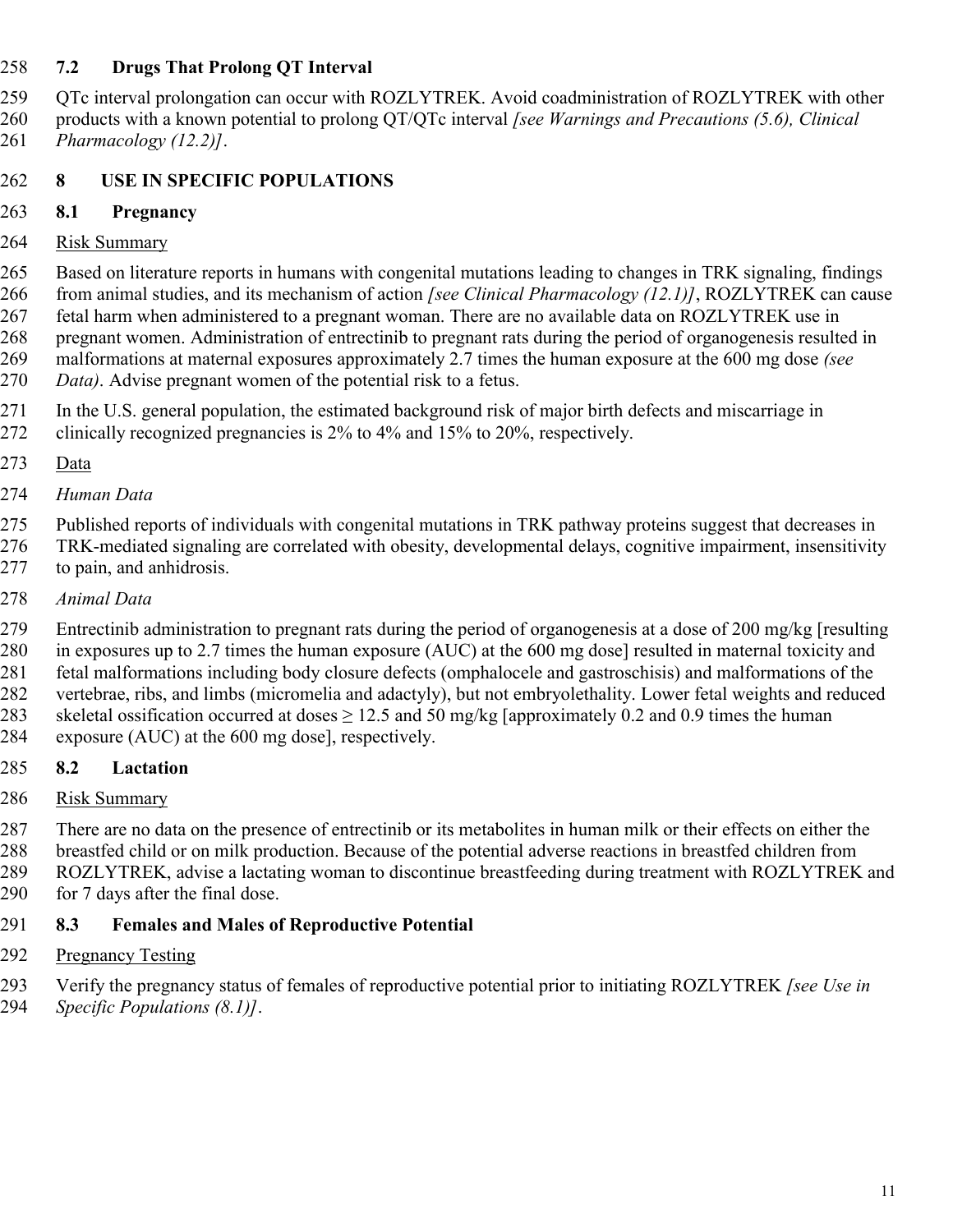- Contraception
- ROZLYTREK can cause embryo-fetal harm when administered to a pregnant woman *[see Use in Specific*
- *Populations (8.1)].*
- *Females*
- Advise female patients of reproductive potential to use effective contraception during treatment with
- ROZLYTREK and for at least 5 weeks following the final dose *[see Use in Specific Populations (8.1)]*.
- *Males*
- Advise male patients with female partners of reproductive potential to use effective contraception during treatment with ROZLYTREK and for 3 months following the final dose *[see Nonclinical Toxicology (13.1)].*

## **8.4 Pediatric Use**

- The safety and effectiveness of ROZLYTREK in pediatric patients aged 12 years and older with solid tumors that have an *NTRK* gene fusion have been established. The effectiveness of ROZLYTREK in adolescent patients was established based on extrapolation of data from three open-label, single-arm clinical trials in adult
- patients with solid tumors harboring an *NTRK* gene fusion (ALKA, STARTRK-1, and STARTRK-2) and
- pharmacokinetic data in adolescents enrolled in STARTRK-NG. ROZLYTREK doses based on body surface area in pediatric patients 12 years and older resulted in similar systemic exposure compared to that in adults
- who received a ROZLYTREK dose of 600 mg *[see Dosage and Administration (2.3), Adverse Reactions (6.1),*
- *Clinical Pharmacology (12.3), Clinical Studies (14.2)]*.
- There is limited clinical experience with ROZLYTREK in pediatric patients. The safety of ROZLYTREK in
- pediatric patients 12 years of age and older was established based on extrapolation of data in adults and data
- 315 from 30 pediatric patients enrolled in STARTRK-NG. Of these 30 patients, 7% were  $\leq$  2 years (n = 2), 77%
- 316 were 2 to < 12 years (n = 23), 17% were 12 to < 18 years (n = 5); 57% had metastatic disease (n = 17) and 44%
- 317 had locally advanced disease  $(n = 13)$ ; and all patients had received prior treatment for their cancer, including surgery, radiotherapy, or systemic therapy. The most common cancers were neuroblastoma (47%), primary
- CNS tumors (30%), and sarcoma (10%). The median duration of exposure for all pediatric patients was 4.2
- months (range: 0.2 to 22.7 months).
- Due to the small number of pediatric and adult patients, the single arm design of clinical studies of
- ROZLYTREK, and confounding factors such as differences in susceptibility to infections between pediatric and
	- adult patients, it is not possible to determine whether the observed differences in the incidence of adverse reactions to ROZLYTREK are related to patient age or other factors. In an expanded safety database that
- included 338 adult patients and 30 pediatric patients who received ROZLYTREK across clinical trials, the
- 326 Grade 3 or 4 adverse reactions and laboratory abnormalities that occurred more frequently ( $\geq$  5%) in pediatric
- 327 patients (n = 30) compared with adults (n = 338) were neutropenia (27% vs 2%), bone fractures (23% vs 5%),
- increased weight (20% vs 7%), thrombocytopenia (10% vs 0.3%), lymphopenia (7% vs 1%), increased gamma-
- glutamyl transferase (7% vs 0%), and device-related infection (7% vs 0.3%). Three pediatric patients discontinued ROZLYTREK due to an adverse reaction (Grade 4 pulmonary edema, Grade 3 dyspnea, and
- Grade 4 pancreatitis).
- The safety and effectiveness of ROZLYTREK in pediatric patients less than 12 years of age with solid tumors who have an *NTRK* gene fusion have not been established.
- The safety and effectiveness of ROZLYTREK in pediatric patients with *ROS1*-positive NSCLC have not been established.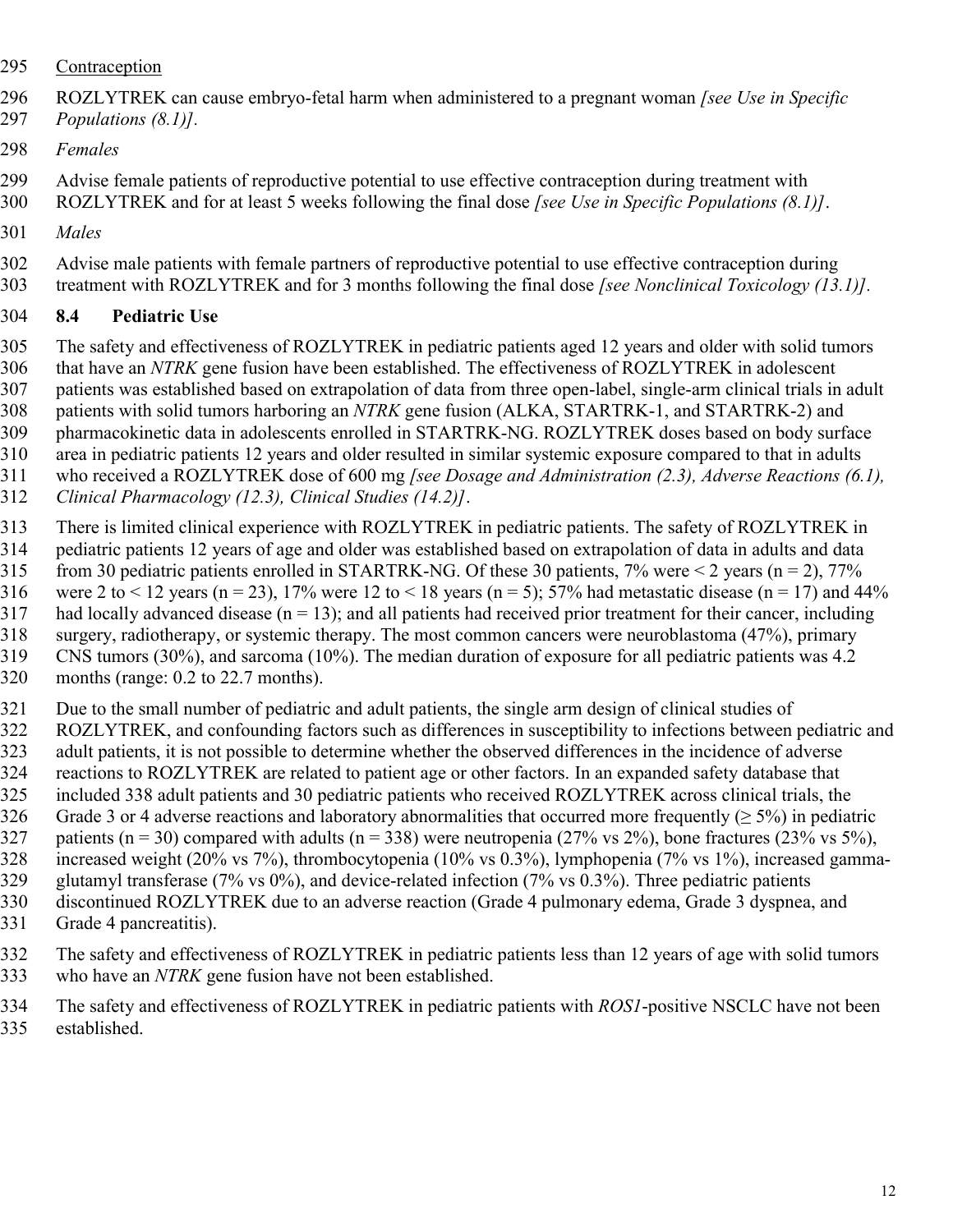#### Juvenile Animal Toxicity Data

In a 13-week juvenile rat toxicology study, animals were dosed daily from post-natal day 7 to day 97

- (approximately equivalent to neonate to adulthood). Entrectinib resulted in:
- 339 decreased body weight gain and delayed sexual maturation at doses  $\geq 4$  mg/kg/day (approximately 0.06 times the human exposure (AUC) at the 600 mg dose),
- 341 . deficits in neurobehavioral assessments including functional observational battery and learning and memory 342 (at doses  $\geq 8$  mg/kg/day, approximately 0.14 times the human exposure at the 600 mg dose), and
- 343 decreased femur length at doses  $\geq 16$  mg/kg/day (approximately 0.18 times the human exposure at the 600 mg dose).

#### **8.5 Geriatric Use**

 Of the 355 patients who received ROZLYTREK across clinical trials, 25% were 65 years or older, and 5% were 75 years of age or older. Clinical studies of ROZLYTREK did not include sufficient numbers of geriatric patients to determine whether they respond differently from younger patients.

#### **8.6 Renal Impairment**

- No dose adjustment is recommended for patients with mild or moderate renal impairment (CLcr 30 to < 90
- mL/min calculated by Cockcroft-Gault equation). ROZLYTREK has not been studied in patients with severe
- renal impairment (CLcr < 30 mL/min) *[see Clinical Pharmacology (12.3)].*

#### **8.7 Hepatic Impairment**

354 No dose adjustment is recommended for patients with mild (total bilirubin  $\leq 1.5$  times ULN) hepatic impairment. ROZLYTREK has not been studied in patients with moderate (total bilirubin 1.5 to 3 times ULN) and severe (total bilirubin > 3 times ULN) hepatic impairment *[see Clinical Pharmacology (12.3)].*

## **11 DESCRIPTION**

- 358 Entrectinib is a kinase inhibitor. The molecular formula for entrectinib is  $C_{31}H_{34}F_2N_6O_2$  and the molecular
- weight is 560.64 Daltons. The chemical name is N-[5-(3,5-difluorobenzyl)-1H-indazol-3-yl]-4-(4-
- methylpiperazin-1-yl)-2-(tetrahydro-2H-pyran-4-ylamino) benzamide. The chemical structure of entrectinib is as follows:



- Entrectinib is white to pale pink powder.
- ROZLYTREK (entrectinib) capsules for oral use are supplied as printed hard-shell capsules containing 100 mg
- (yellow opaque HPMC capsule) or 200 mg of entrectinib (orange opaque HPMC capsule). Inactive ingredients
- are tartaric acid, lactose anhydrous, hypromellose, crospovidone, microcrystalline cellulose, colloidal silicon
- dioxide, and magnesium stearate.
- The yellow opaque capsule shell contains hypromellose, titanium dioxide, and yellow iron oxide. The orange
- opaque capsule shell contains hypromellose, titanium dioxide, and FD&C yellow #6. The printing ink contains
- shellac, propylene glycol, strong ammonia solution, and FD&C blue #2 aluminum lake.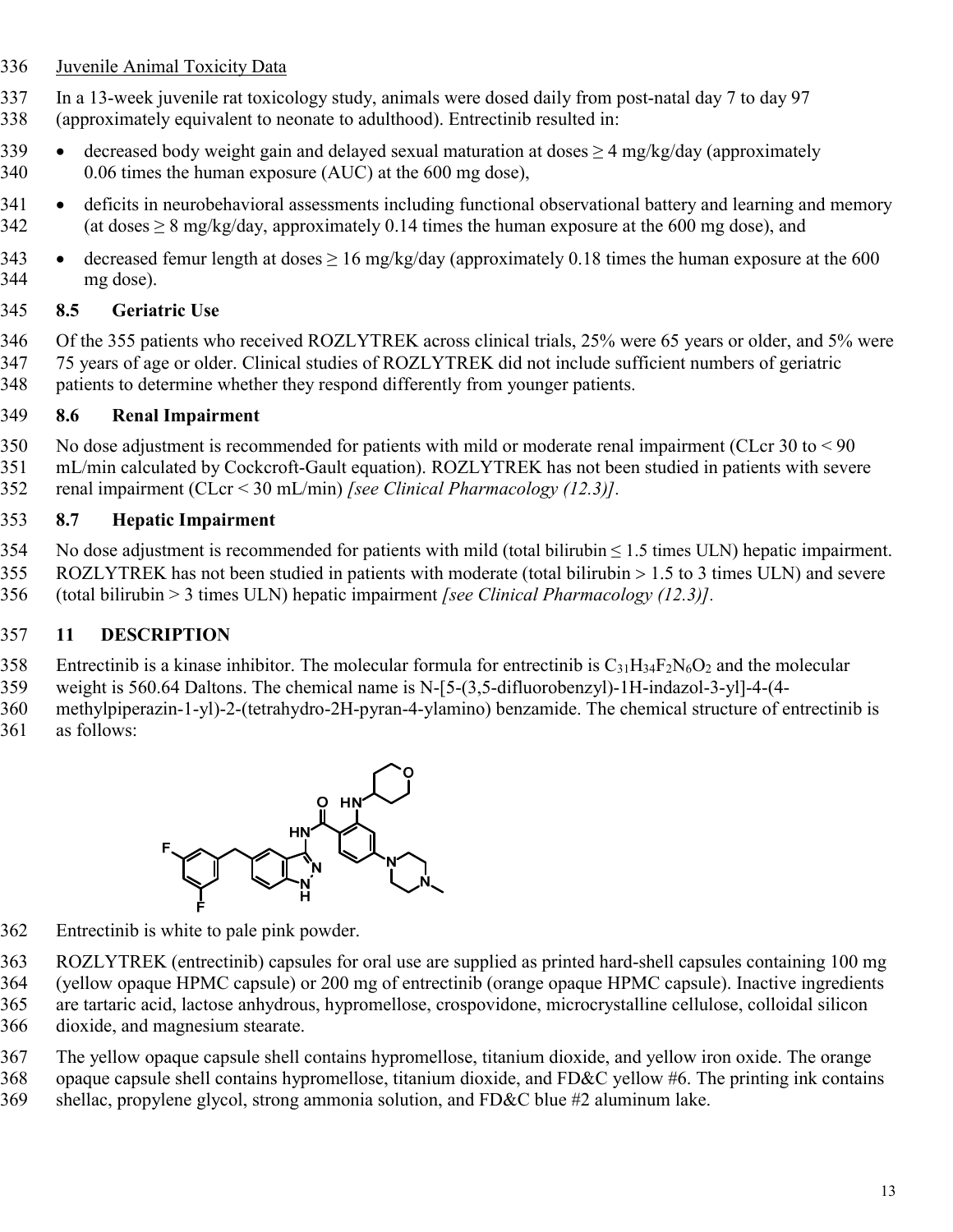## **12 CLINICAL PHARMACOLOGY**

# **12.1 Mechanism of Action**

- Entrectinib is an inhibitor of the tropomyosin receptor tyrosine kinases (TRK) TRKA, TRKB, and TRKC
- (encoded by the neurotrophic tyrosine receptor kinase [*NTRK*] genes *NTRK1, NTRK2,* and *NTRK3*,
- respectively), proto-oncogene tyrosine-protein kinase ROS1 (ROS1), and anaplastic lymphoma kinase (ALK)
- 375 with IC<sub>50</sub> values of 0.1 to 2 nM. Entrectinib also inhibits JAK2 and TNK2 with IC<sub>50</sub> values > 5 nM. The major
- active metabolite of entrectinib, M5, showed similar in vitro activity against TRK, ROS1, and ALK.
- Fusion proteins that include TRK, ROS1, or ALK kinase domains can drive tumorigenic potential through
- hyperactivation of downstream signaling pathways leading to unconstrained cell proliferation. Entrectinib
- demonstrated in vitro and in vivo inhibition of cancer cell lines derived from multiple tumor types harboring *NTRK*, *ROS1,* and *ALK* fusion genes.
- Entrectinib demonstrated steady-state brain-to-plasma concentration ratios of 0.4 2.2 in multiple animal species (mice, rats, and dogs) and demonstrated in vivo anti-tumor activity in mice with intracranial
- implantation of TRKA- and ALK-driven tumor cell lines.

# **12.2 Pharmacodynamics**

- Entrectinib exposure-response relationships and the time course of pharmacodynamic responses are unknown.
- 386 Cardiac Electrophysiology

 Across clinical trials, 3.1% of 355 patients, who received ROZLYTREK at doses ranging from 100 mg to 2600 mg daily under fasting or fed conditions (75% received 600 mg orally once daily) and had at least one post- baseline ECG assessment, experienced QTcF interval prolongation of > 60 ms after starting ROZLYTREK and 0.6% had a QTc interval > 500 ms *[see Warnings and Precautions (5.6)].*

# **12.3 Pharmacokinetics**

 The pharmacokinetics for entrectinib and its pharmacologically active major circulating metabolite M5 were characterized in adult patients with *ROS1*-positive NSCLC, *NTRK* gene fusion-positive solid tumors, and healthy subjects. The pharmacokinetics of entrectinib and M5 are linear and are not dose-dependent or time- dependent. Steady state is achieved within one week for entrectinib and two weeks for M5 following daily administration of ROZLYTREK. The pharmacokinetic parameters for entrectinib and M5 are described in Table 6.

| <b>Parameter</b>        | <b>Entrectinib</b><br>Mean* $(\%$ CV) | M5<br>Mean* $(\%$ CV) |
|-------------------------|---------------------------------------|-----------------------|
| $AUC_{D1}(nM*h)$        | 31800 (48%)                           | 10200 (82%)           |
| $AUC_{ss}$ (n $M^*h$ )  | 48000 (77%)                           | 24000 (97%)           |
| $C_{\text{maxD1}}$ (nM) | 2250 (58%)                            | 622 (79%)             |
| $C_{\text{maxss}}(nM)$  | 3130 (80%)                            | 1250 (90%)            |
| $R_{\text{acc}(AUC)}$   | 1.55(49%)                             | 2.84(93%)             |

# **Table 6: Pharmacokinetic Parameters for Entrectinib and Metabolite M5**

\* Geometric mean

Absorption

- 400 The maximum entrectinib plasma concentration was reached 4 6 hours after oral administration of a 600 mg dose.
- *Effect of Food*

 A high-fat (approximately 50% of total caloric content), high-calorie (approximately 800 to 1000 calories) meal did not have a significant effect on entrectinib exposure.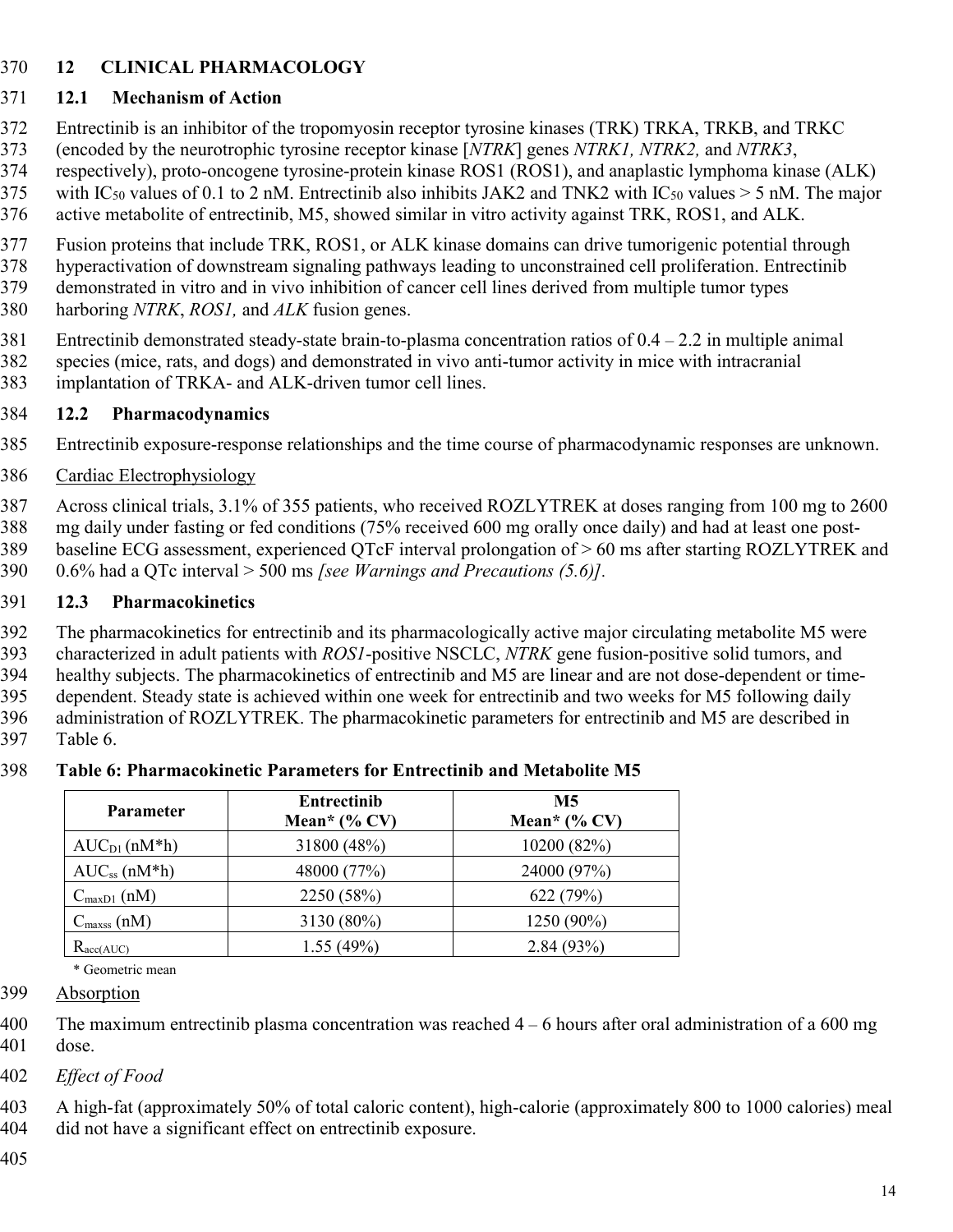- Distribution
- Entrectinib and its active major metabolite M5 are both > 99% bound to human plasma proteins in vitro.
- The estimated apparent volume of distribution (V/F) was 551 L and 81.1 L for entrectinib and M5, respectively.
- Elimination
- 410 The estimated apparent clearance (CL/F) was 19.6 L/h and 52.4 L/h for entrectinib and M5, respectively. The elimination half-lives of entrectinib and M5 were estimated to be 20 and 40 hours, respectively.
- *Metabolism*
- Entrectinib is metabolized primarily by CYP3A4 (~76%). The active metabolite M5 (formed by CYP3A4) is
- the only major active circulating metabolite identified. M5 has similar pharmacological potency to entrectinib in vitro and circulating M5 exposures at steady-state in patients were 40% of the corresponding entrectinib
- exposure.
- *Excretion*
- 418 Following oral administration of a single oral dose of  $\lceil {^{14}C} \rceil$ -labeled entrectinib, 83% of radioactivity was
- excreted in feces (36% of the dose as unchanged entrectinib and 22% as M5) with minimal excretion in urine
- (3%).
- Specific Populations

No clinically significant differences in the pharmacokinetics of entrectinib were observed based on age (12

- years to 86 years), sex, race (White, Asian and Black), body weight (32 to 130 kg), mild to moderate renal 424 impairment (CLcr 30 to < 90 mL/min) and mild hepatic impairment (total bilirubin  $\leq 1.5$  times ULN). The impact of 425 moderate to severe hepatic impairment or severe renal impairment on the pharmacokinetics of entrectinib is unknown.
- *Pediatric Patients*

428 The predicted systemic exposures for body surface area-based doses of 600 mg (BSA > 1.50 m<sup>2</sup>), 500 mg (BSA 429 of 1.11 to 1.50 m<sup>2</sup>) and 400 mg (BSA of 0.91 to 1.10 m<sup>2</sup>) in pediatric patients 12 years and older are comparable to the exposure in adults at the 600 mg dose *[see Use in Specific Populations (8.4)]*.

- Drug Interaction Studies
- *Clinical Studies*
- *Effect of CYP3A Inhibitors on Entrectinib:* Coadministration of itraconazole (a strong CYP3A inhibitor) with a
- single 100 mg ROZLYTREK dose increased entrectinib AUC0-INF by 6-fold and Cmax by 1.7-fold *[see Drug*
- *Interactions (7.1)]*. Coadministration of a moderate CYP3A inhibitor with ROZLYTREK is predicted to
- 436 increase entrectinib  $AUC_{0-Tau}$  by 3-fold and  $C_{max}$  by 2.9-fold.
- *Effect of CYP3A Inducers on Entrectinib:* Coadministration of rifampin (a strong CYP3A inducer) with a single
- 600 mg ROZLYTREK dose reduced entrectinib AUC0-INF by 77% and Cmax by 56% *[see Drug Interactions (7.1)].* Coadministration of a moderate CYP3A inducer with ROZLYTREK is predicted to reduce entrectinib
- 440 AUC<sub>0-Tau</sub> by 56% and C<sub>max</sub> by 43%.
	- *Effect of Gastric Acid Reducing Drugs on Entrectinib*: Coadministration of a proton pump inhibitor (PPI), 442 lansoprazole with a single 600 mg ROZLYTREK dose reduced entrectinib AUC by 25% and C<sub>max</sub> by 23%.
	- *Effect of Entrectinib on CYP Substrates*: Coadministration of ROZLYTREK 600 mg once daily with oral
	- midazolam (a sensitive CYP3A substrate) in patients increased the midazolam AUC by 50% but reduced midazolam Cmax by 21% *[see Drug Interactions (7.1)]*.
	- *Effect of Entrectinib on Transporters:* Coadministration of a single 600 mg ROZLYTREK dose with digoxin [a
	- 447 sensitive P-glycoprotein (P-gp) substrate] increased digoxin  $C_{\text{max}}$  by 28% and AUC by 18%.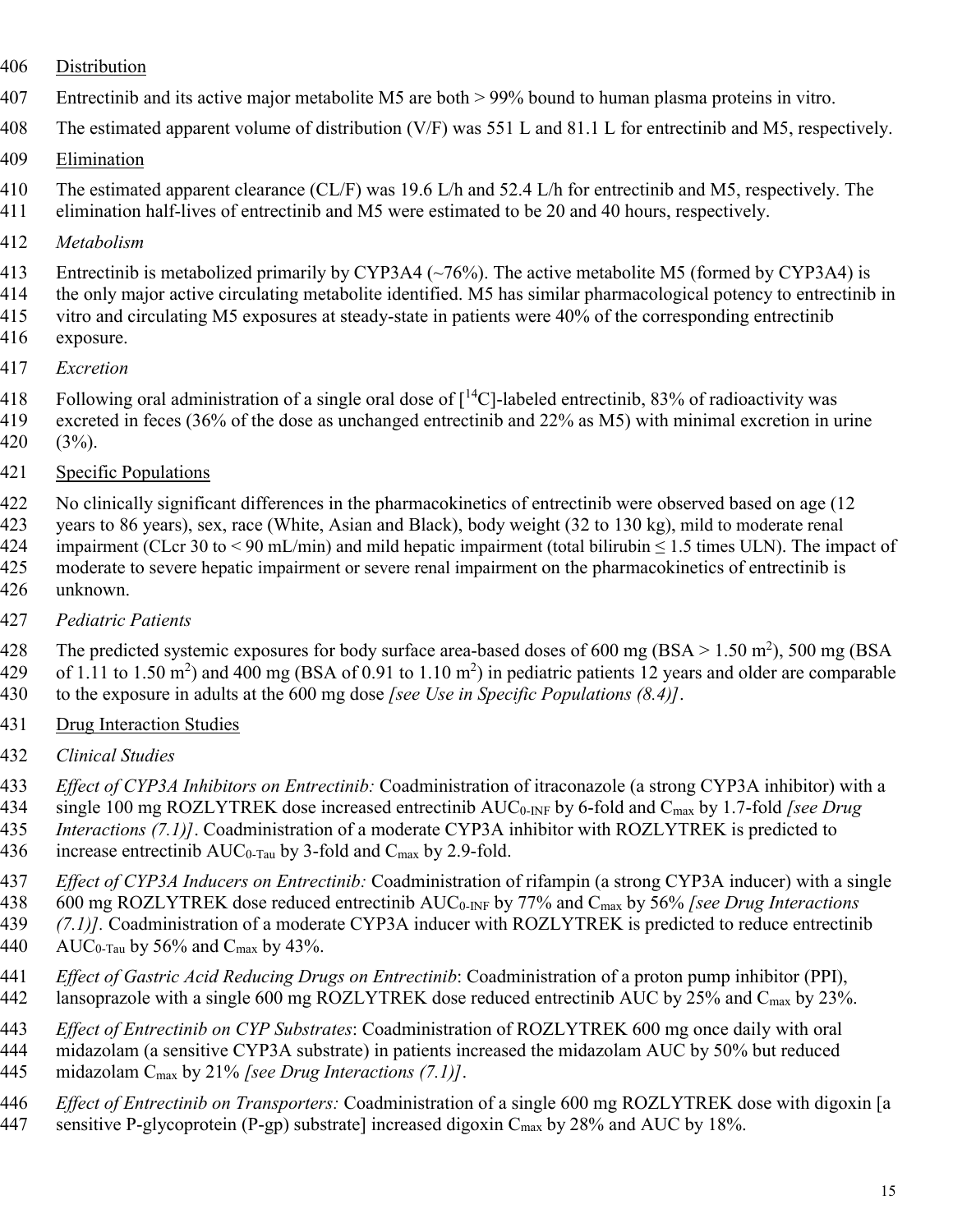#### *In Vitro Studies*

 Entrectinib is not a substrate of P-gp or BCRP, but M5 is a substrate of P-gp and BCRP. Entrectinib and M5 are not substrates of OATP1B1 or OATP1B3.

## **13 NONCLINICAL TOXICOLOGY**

## **13.1 Carcinogenesis, Mutagenesis, Impairment of Fertility**

Carcinogenicity studies were not conducted with entrectinib. Entrectinib was not mutagenic in vitro in the

 bacterial reverse mutation (Ames) assay; however, an in vitro assay in cultured human peripheral blood lymphocytes did demonstrate a potential for abnormal chromosome segregation (aneugenicity). Entrectinib was

not clastogenic or aneugenic in the in vivo micronucleus assay in rats and did not induce DNA damage in a

comet assay in rats.

 Dedicated fertility studies were not conducted with entrectinib. With the exception of dose-dependent decreases in prostate weight in male dogs, there were no effects on male and female reproductive organs observed in general toxicology studies conducted in rats and dogs at doses resulting in exposures of up to approximately 3.2

461 fold the human exposure (AUC) at the 600 mg dose.

## **14 CLINICAL STUDIES**

## **14.1 ROS1-Positive Non-Small Cell Lung Cancer**

 The efficacy of ROZLYTREK was evaluated in a pooled subgroup of patients with *ROS1*-positive metastatic NSCLC who received ROZLYTREK at various doses and schedules (90% received ROZLYTREK 600 mg orally once daily) and were enrolled in one of three multicenter, single-arm, open-label clinical trials: ALKA, STARTRK-1 (NCT02097810) and STARTRK-2 (NCT02568267). To be included in this pooled subgroup, patients were required to have histologically confirmed, recurrent or metastatic, *ROS1*-positive NSCLC, ECOG 469 performance status  $\leq 2$ , measurable disease per RECIST v 1.1,  $\geq 18$  months of follow-up from first post- treatment tumor assessment, and no prior therapy with a ROS1 inhibitor. Identification of *ROS1* gene fusion in tumor specimens was prospectively determined in local laboratories using either a fluorescence in situ hybridization (FISH), next-generation sequencing (NGS), or polymerase chain reaction (PCR) laboratory- developed tests. All patients were assessed for CNS lesions at baseline. The major efficacy outcome measures 474 were overall response rate (ORR) and duration of response (DOR) according to RECIST v1.1 as assessed by 475 blinded independent central review (BICR). Intracranial response according to RECIST v1.1 was assessed by BICR. Tumor assessments with imaging were performed every 8 weeks.

 Efficacy was assessed in 92 patients with *ROS1*-positive NSCLC. The median age was 53 years (range: 27 to 86); female (65%); White (48%), Asian (45%), and Black (5%); and Hispanic or Latino (2.4%); never smoked (59%); and ECOG performance status 0 or 1 (88%). Ninety-nine percent of patients had metastatic disease, including 42% with CNS metastases; 96% had adenocarcinoma; 65% received prior platinum-based chemotherapy for metastatic or recurrent disease and no patient had progressed in less than 6 months following platinum-based adjuvant or neoadjuvant therapy. *ROS1* positivity was determined by NGS in 79%, FISH in 16%, and PCR in 4%. Twenty-five percent had central laboratory confirmation of *ROS1* positivity using an

- analytically validated NGS test.
-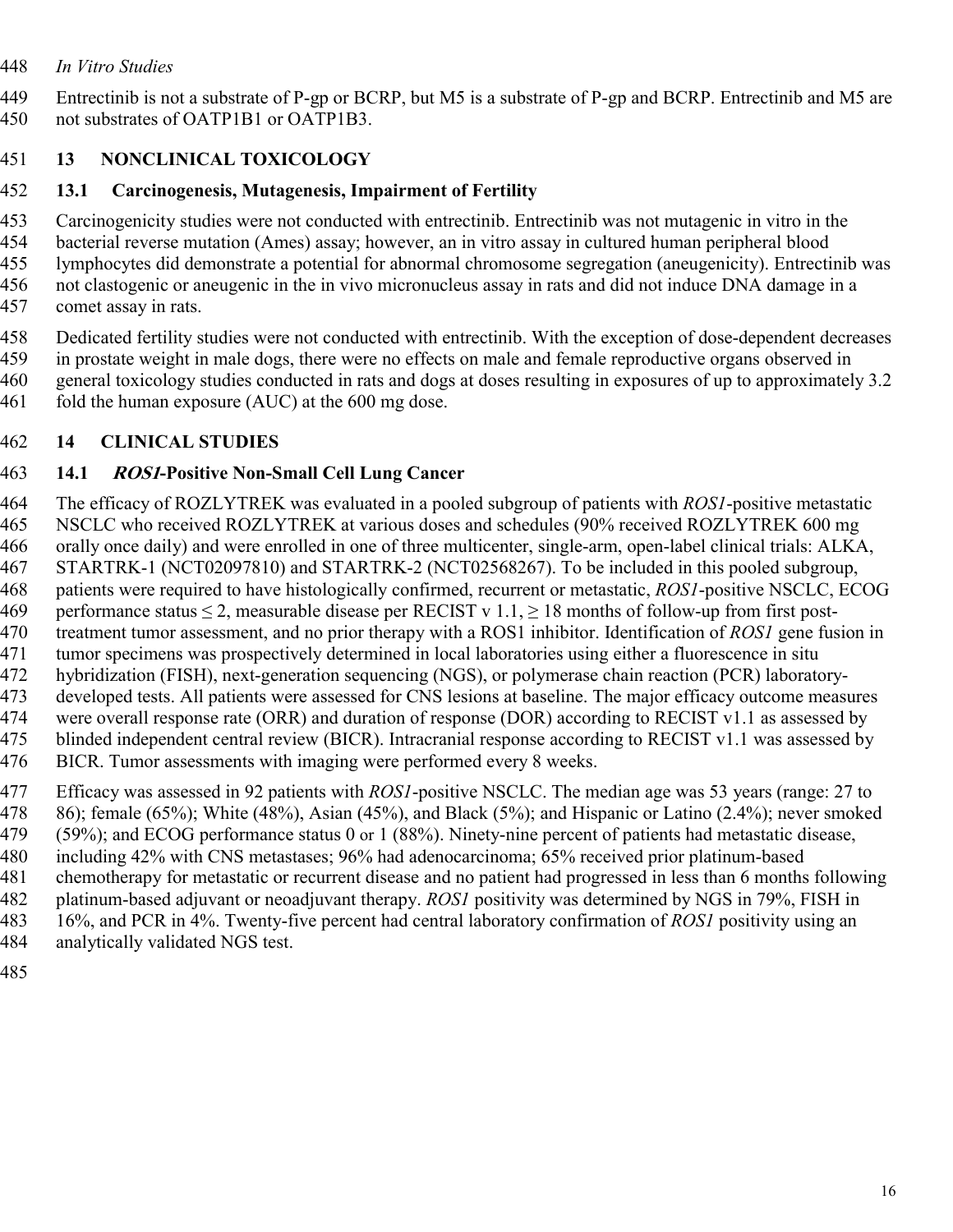#### 486 Efficacy results are summarized in Table 7.

#### 487 **Table 7: Efficacy Results in** *ROS1***-Positive NSCLC Patients per BICR Assessment**

| <b>Efficacy Parameters</b>            | <b>ROZLYTREK</b><br>$N = 92$ |
|---------------------------------------|------------------------------|
| <b>Overall Response Rate (95% CI)</b> | 74% (64, 83)                 |
| <b>Complete Response</b>              | 15%                          |
| <b>Partial Response</b>               | 59%                          |
| Duration of Response (DOR)*           | $N = 68$                     |
| Range (months)                        | $2.4, 55.2+$                 |
| % DOR $\geq$ 9 months                 | 75%                          |
| % DOR $\geq$ 12 months                | 57%                          |
| % DOR $\geq$ 18 months                | 38%                          |

Confidence Interval (CI) calculated using the Clopper-Pearson method.

\* Observed DOR

+ denotes ongoing response

488 Among the 92 patients, 10 had measurable CNS metastases at baseline as assessed by BICR and had not 489 received radiation therapy to the brain within 2 months prior to study entry. Responses in intracranial lesions 490 were observed in 7 of these 10 patients.

#### 491 **14.2 NTRK Gene Fusion-Positive Solid Tumors**

 The efficacy of ROZLYTREK was evaluated in a pooled subgroup of adult patients with unresectable or metastatic solid tumors with a *NTRK* gene fusion enrolled in one of three multicenter, single-arm, open-label clinical trials: ALKA, STARTRK-1 (NCT02097810) and STARTRK-2 (NCT02568267). To be included in this pooled subgroup, patients were required to have progressed following systemic therapy for their disease, if available, or would have required surgery causing significant morbidity for locally advanced disease; measurable disease per RECIST v1.1; at least 2 years of follow-up from first post-treatment tumor assessment; and no prior therapy with a TRK inhibitor. Patients received ROZLYTREK at various doses and schedules (94% received ROZLYTREK 600 mg orally once daily) until unacceptable toxicity or disease progression. Identification of positive *NTRK* gene fusion status was prospectively determined in local laboratories or a central laboratory using various nucleic acid-based tests. The major efficacy outcome measures were ORR and 502 DOR, as determined by a BICR according to RECIST v1.1. Intracranial response according to RECIST v1.1 as

503 evaluated by BICR. Tumor assessments with imaging were performed every 8 weeks.

504 Efficacy was assessed in the first 54 adult patients with solid tumors with an *NTRK* gene fusion enrolled into

505 these trials. The median age was 58 years (range: 21 to 83); female (59%); White (80%), Asian (13%) and 506 Hispanic or Latino (7%); and ECOG performance status 0 (43%) or 1 (46%). Ninety-six percent of patients had

507 metastatic disease, including 22% with CNS metastases, and 4% had locally advanced, unresectable disease. All

508 patients had received prior treatment for their cancer including surgery (n = 43), radiotherapy (n = 36), or systemic therapy (n = 48). Forty patients (74%) received prior systemic therapy for metastatic disease wit systemic therapy (n = 48). Forty patients (74%) received prior systemic therapy for metastatic disease with a

510 median of 1 prior systemic regimen and  $17\%$  (n = 9) received 3 or more prior systemic regimens. The most

511 common cancers were sarcoma (24%), lung cancer (19%), salivary gland tumors (13%), breast cancer (11%), thyroid cancer (9%), and colorectal cancer (7%). A total of 52 (96%) patients had an *NTRK* gene fusion 512 thyroid cancer (9%), and colorectal cancer (7%). A total of 52 (96%) patients had an *NTRK* gene fusion

513 detected by NGS and 2 (4%) had an *NTRK* gene fusion detected by other nucleic acid-based tests. Eighty-three

514 percent of patients had central laboratory confirmation of *NTRK* gene fusion using an analytically validated

515 NGS test.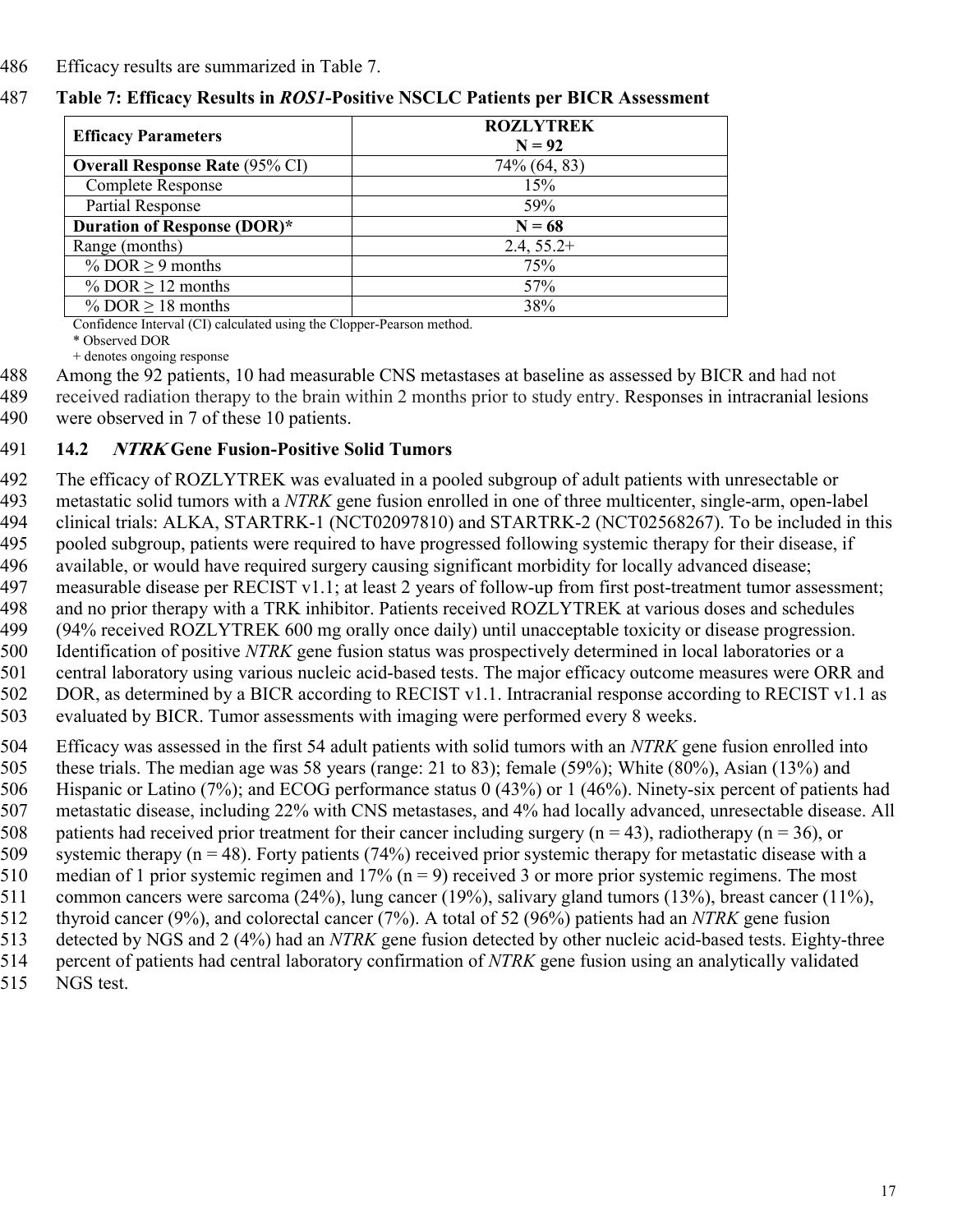#### 516 Efficacy results are summarized in Tables 8, 9, and 10.

## 517 **Table 8: Efficacy Results for Patients with Solid Tumors Harboring** *NTRK* **Gene Fusions**

| <b>Efficacy Parameter</b>             | <b>ROZLYTREK</b><br>$N = 54$ |
|---------------------------------------|------------------------------|
| <b>Overall Response Rate (95% CI)</b> | 59% (45, 72)                 |
| Complete Response                     | 13%                          |
| <b>Partial Response</b>               | 46%                          |
| <b>Duration of Response*</b>          | $N = 32$                     |
| Range (months)                        | $2.8, 47.8+$                 |
| % with duration $\geq 6$ months       | 72%                          |
| % with duration $\geq 9$ months       | 66%                          |
| $\%$ with duration $\geq 12$ months   | 56%                          |

\* Observed DOR

+ denotes ongoing response

## 518 **Table 9: Efficacy by Tumor Type**

|                            | <b>Patients</b><br>$N = 54$ | <b>ORR</b>    | <b>DOR</b> |                   |
|----------------------------|-----------------------------|---------------|------------|-------------------|
| <b>Tumor Type</b>          |                             | $\frac{6}{9}$ | 95% CI     | Range<br>(months) |
| Sarcoma                    | 13                          | 46%           | 19%, 75%   | $2.8, 33.6+$      |
| Non-small cell lung cancer | 10                          | 60%           | 26%, 88%   | $3.7, 47.8+$      |
| Salivary (MASC)            |                             | 86%           | 42%, 100%  | $2.8, 38.5+$      |
| <b>Breast cancer</b>       | 6                           | 83%           | 36%, 100%  | $4.2, 42.3+$      |
| Thyroid cancer             | 5                           | 60%           | <b>NA</b>  | $7.9, 31.5+$      |
| Colorectal cancer          | 4                           | 25%           | <b>NA</b>  | 15.1              |
| Neuroendocrine cancers     | 3                           | CR.           | <b>NA</b>  | $32.9+$           |
| Pancreatic cancer          | 3                           | PR, PR        | <b>NA</b>  | 7.1, 12.9         |
| Gynecological cancers      | $\mathfrak{D}$              | <b>PR</b>     | <b>NA</b>  | 38.2              |
| Cholangiocarcinoma         |                             | <b>PR</b>     | <b>NA</b>  | 9.3               |

+ denotes ongoing response

MASC: mammary analogue secretory carcinoma;  $NA = not$  applicable;  $PR =$  partial response.

#### 519 **Table 10: Efficacy Results by** *NTRK* **Gene Fusion Partner**

| <b>NTRK Partner</b> | <b>Patients</b><br>$N = 54$ | <b>ORR</b>    |           | <b>DOR</b>            |
|---------------------|-----------------------------|---------------|-----------|-----------------------|
|                     |                             | $\frac{6}{6}$ | 95% CI    | <b>Range (months)</b> |
| $ETV6 - NTRK3$      | 25                          | 72%           | 51%, 88%  | $2.8, 47.8+$          |
| TPM3-NTRK1          | 4                           | 50%           | 7%, 93%   | 2.8, 15.1             |
| TPR-NTRK1           | 4                           | 100%          | 40%, 100% | $5.6, 33.6+$          |
| LMNA-NTRK1          | $\overline{2}$              | PR, PD        | NA        | 4.2                   |
| SQSTM1-NTRK1        | $\overline{2}$              | PR, PD        | NA        | $18.8+$               |
| PEAR1-NTRK1         | $\overline{2}$              | SD, NE        | NA        | NA                    |
| EML4 - NTRK3        | $\overline{2}$              | PR, NE        | <b>NA</b> | 13.2                  |
| $CD74 - NTRK1$      |                             | PR            | <b>NA</b> | 10.4                  |
| PLEKHA6 - NTRK1     |                             | <b>PR</b>     | NA        | 9.3                   |
| CDC42BPA - NTRK1    |                             | PR            | NA.       | 29.4                  |
| $EPS15L1 - NTRK1$   |                             | <b>PR</b>     | NA        | 3.7                   |
| <b>RBPMS-NTRK3</b>  |                             | PR            | <b>NA</b> | 4.6                   |
| ERC1-NTRK1          |                             | <b>SD</b>     | <b>NA</b> | <b>NA</b>             |
| PDIA3 - NTRK1       |                             | <b>SD</b>     | <b>NA</b> | NA                    |
| TRIM33 - NTRK1      |                             | <b>SD</b>     | <b>NA</b> | <b>NA</b>             |
| $AKAP13 - NTRK3$    |                             | <b>SD</b>     | NA        | <b>NA</b>             |
| $KIF7 - NTRK3$      |                             | <b>SD</b>     | <b>NA</b> | <b>NA</b>             |
| FAM19A2 - NTRK3     |                             | <b>PD</b>     | <b>NA</b> | <b>NA</b>             |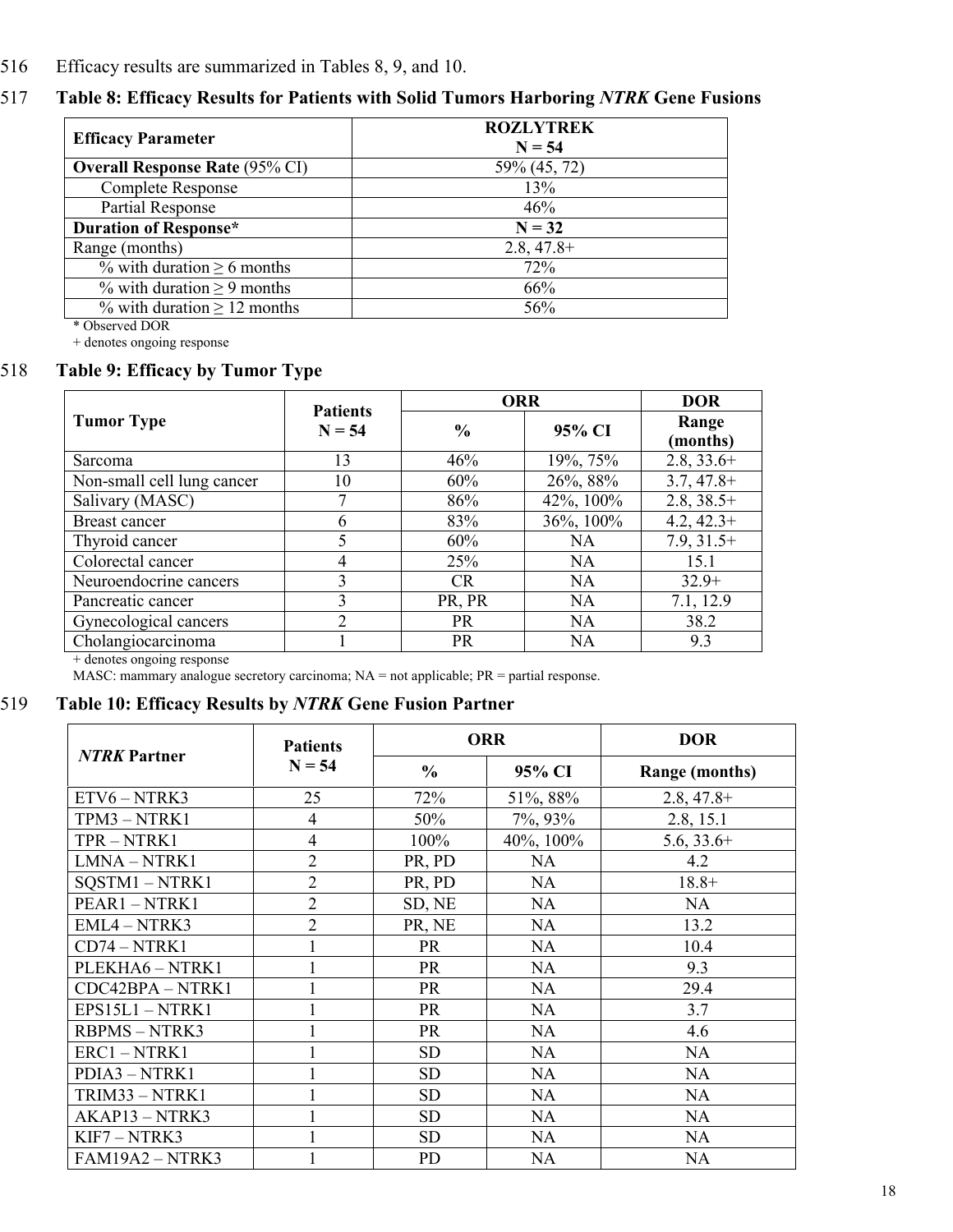| $-1$<br>$\overline{\ }$ $\overline{\ }$ | N<br>.   | ╲            |  |
|-----------------------------------------|----------|--------------|--|
| N.<br>IV.<br>ັ                          | $-$<br>` | $\mathbf{v}$ |  |

+ denotes ongoing response

 $PR =$  partial response;  $PD =$  progressive disease;  $SD =$  stable disease;  $NA =$  not applicable;  $NE =$  not evaluable.

Among the subset of patients who received prior systemic therapy for metastatic disease, the ORR was 53%,

- similar to that seen in the overall population. Among the 54 adult patients, 4 had measurable CNS metastases at baseline as assessed by BICR and had not received radiation therapy to the brain within 2 months of study
- entry. Responses in intracranial lesions were observed in 3 of these 4 patients.

## **16 HOW SUPPLIED/STORAGE AND HANDLING**

- 525 100 mg hard capsules: Size 2 yellow opaque, with "ENT 100" printed in blue ink; available in:
- HDPE bottles of 30 capsules: NDC 50242-091-30
- 527 200 mg hard capsules: Size 0 orange opaque, with "ENT 200" printed in blue ink; available in:
- HDPE bottles of 90 capsules: NDC 50242-094-90
- 529 Store below  $30^{\circ}$ C (86 $^{\circ}$ F).

#### **17 PATIENT COUNSELING INFORMATION**

- Advise the patient to read the FDA-approved patient labeling (Patient Information).
- Congestive Heart Failure
- 533 Inform patients of the risks of CHF and advise patients to contact their healthcare provider immediately for any new or worsening signs or symptoms of CHF *[see Warnings and Precautions (5.1)]*.
- Central Nervous System Effects
- 536 Advise patients to inform their healthcare provider if they experience new or worsening central nervous system symptoms. Instruct patients not to drive or operate hazardous machinery if they are experiencing CNS adverse reactions *[see Warnings and Precautions (5.2)]*.
- Skeletal Fractures
- 540 Inform patients that bone fractures have been reported in patients taking ROZLYTREK. Advise patients to report symptoms such as pain, changes in mobility, or deformity to their healthcare provider *[see Warnings and Precautions (5.3)]*.
- Hepatotoxicity
- 544 Advise patients that they will need to undergo laboratory tests to monitor liver function and to immediately report symptoms of hepatotoxicity *[see Warnings and Precautions (5.4)]*.
- 546 Hyperuricemia
- 547 Advise patients to inform their healthcare provider if they experience signs or symptoms associated with hyperuricemia *[see Warnings and Precautions (5.5)]*.
- QT Interval Prolongation
- 550 Inform patients of the risks of QT interval prolongation and to advise patients to contact their healthcare provider immediately for any symptoms of QT interval prolongation *[see Warnings and Precautions (5.6)]*.
- Vision Disorders
- Advise patients to inform their healthcare provider if they experience visual changes *[see Warnings and Precautions (5.7)]*.
- Embryo-Fetal Toxicity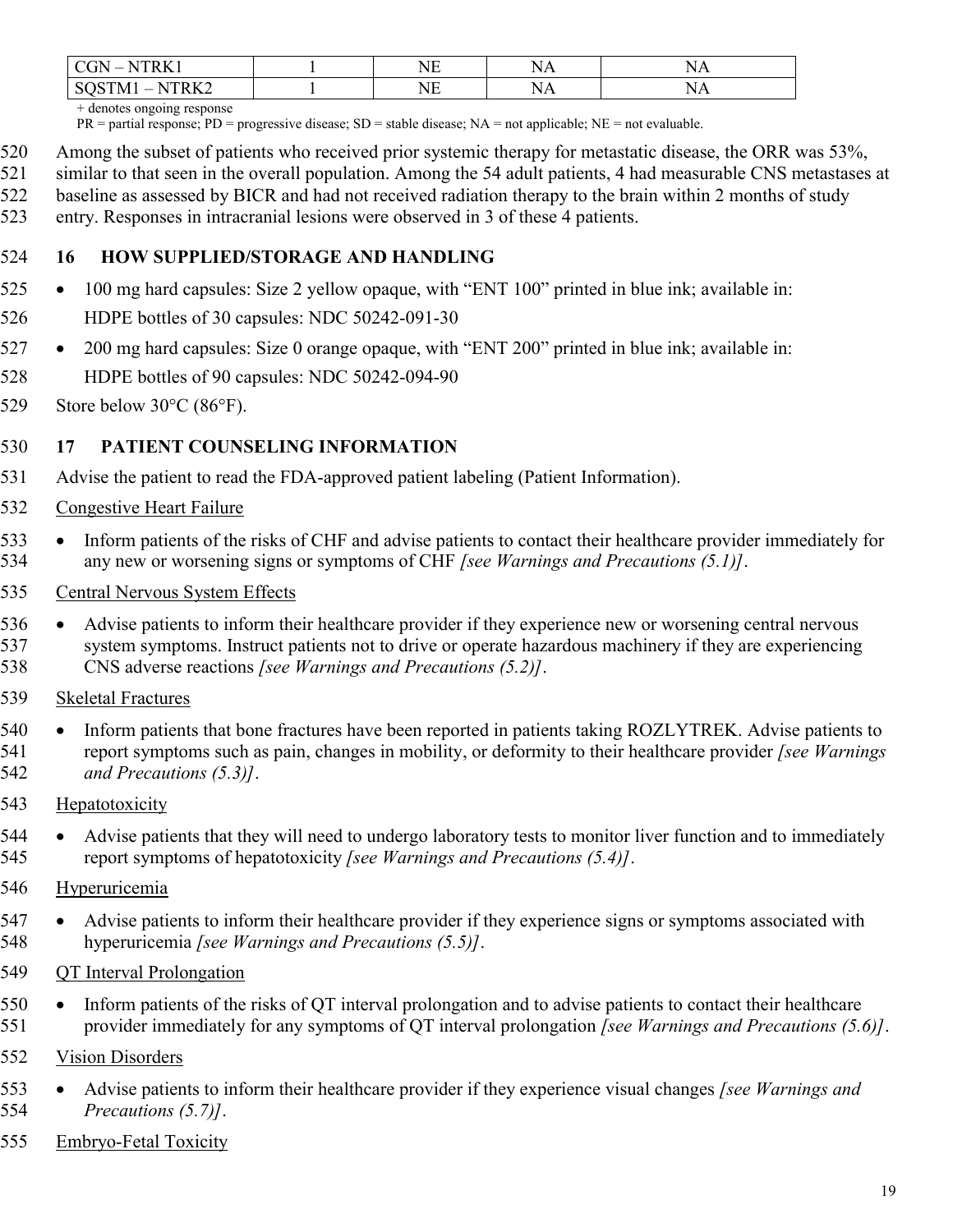- 556 Advise pregnant women and females of reproductive potential of the potential risk to a fetus. Advise females to inform their healthcare provider of a known or suspected pregnancy *[see Warnings and Precautions (5.8), Use in Specific Populations (8.1, 8.3)]*.
- 559 Advise females of reproductive potential to use effective contraception during treatment with ROZLYTREK and for 5 weeks after the final dose.
- 561 . Advise male patients with female partners of reproductive potential to use effective contraception during treatment and for 3 months after the final dose.
- 563 Lactation
- 564 Advise females not to breastfeed during treatment with ROZLYTREK and for 1 week after the final dose *[see Use in Specific Populations (8.2)].*
- Drug Interactions
- 567 Advise patients to inform their healthcare providers of all concomitant medications, including prescription medicines, over-the-counter drugs, vitamins, and herbal products. Advise patients to avoid grapefruit juice while taking ROZLYTREK *[see Drug Interactions (7)]*.
- Administration
- Advise patients to swallow ROZLYTREK capsules whole*.*
- 572 Instruct patients if they miss a dose to make up that dose unless the next dose is due within 12 hours.
- 573 Instruct patients if they vomit immediately after taking a dose of ROZLYTREK to take a dose as soon as possible *[Dosage and Administration (2.6)].*
- 
- Distributed by:
- **Genentech USA, Inc.**
- 
- 
- South San Francisco, CA 94080-4990 ©2021 Genentech, Inc. All rights reserved.

578 A Member of the Roche Group ROZLYTREK<sup>®</sup> is a registered trademark of 579 1 DNA Way Generation and Separation Contract Generation Contract Generation, Inc.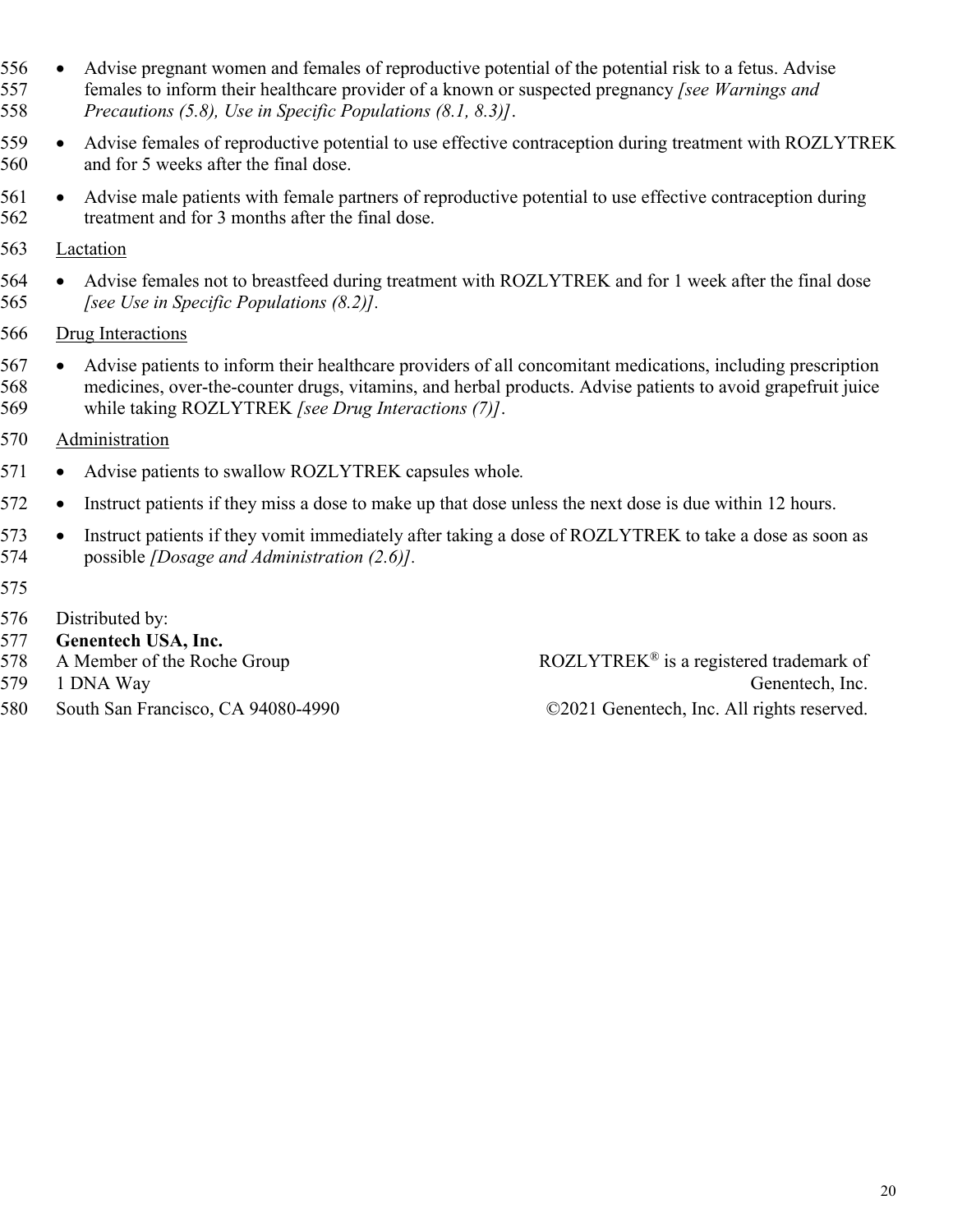#### **PATIENT INFORMATION ROZLYTREK® (roz lye' trek) (entrectinib)**

#### **capsules**

#### **What is the most important information I should know about ROZLYTREK?**

#### **ROZLYTREK may cause serious side effects, including:**

- **Congestive heart failure.** ROZLYTREK may cause congestive heart failure or make the congestive heart failure that you already have worse. Tell your healthcare provider right away if you have any of the following signs and symptoms of congestive heart failure:
	- $\circ$  persistent coughing or wheezing  $\circ$  increasing shortness of breath
	- $\circ$  trouble breathing when lying down  $\circ$  tiredness, weakness, or fatigue
- -
	- $\circ$  sudden weight gain  $\circ$  swelling in ankles, feet, or legs
- **Central nervous system (CNS) effects.** ROZLYTREK may cause dizziness, changes in your mood, or may affect how you think and cause confusion, hallucinations, and problems with concentration, attention, memory, and sleep. Tell your healthcare provider right away if you have any of these symptoms.
- **Bone fractures.** ROZLYTREK may increase your risk for bone fractures. Bone fractures may happen with or without a fall or other injury. Tell your healthcare provider if you have pain, changes in movement, or bone abnormalities.
- **Liver problems (hepatotoxicity).** Your healthcare provider will do blood tests to check your liver function during treatment with ROZLYTREK. Tell your healthcare provider right away if you develop symptoms of liver problems including: loss of appetite, nausea or vomiting, or pain on the upper right side of your stomach area. Your healthcare provider may temporarily stop treatment, decrease your dose, or permanently stop ROZLYTREK if you develop liver problems with ROZLYTREK.
- **Increased uric acid level in your blood (hyperuricemia).** ROZLYTREK may cause an excess of uric acid in your blood. Your healthcare provider may do tests before and during your treatment with ROZLYTREK to check the uric acid level in your blood. Your healthcare provider may prescribe medications if you have high blood uric acid levels.
- **Changes in the electrical activity of your heart called QT prolongation**. QT prolongation can cause irregular heartbeats that can be life-threatening. Your healthcare provider will do tests before and during your treatment with ROZLYTREK to check the electrical activity of your heart and your body salts (electrolytes). Tell your healthcare provider right away if you feel faint, lightheaded, dizzy, or feel your heart beating irregularly or fast during your treatment with ROZLYTREK. These may be symptoms related to QT prolongation.
- **Vision problems.** ROZLYTREK may cause vision problems. Your healthcare provider may stop ROZLYTREK and refer you to an eye specialist if you develop severe vision problems during treatment with ROZLYTREK. Tell your healthcare provider right away if you have any loss of vision or any change in vision, including:
	-
	- o double vision **on the seema** flashes of light
	-
	- o blurry vision **o light hurting your eyes**
	- o new or increased floaters

#### **See "What are the possible side effects of ROZLYTREK?" for more information about side effects.**

#### **What is ROZLYTREK?**

ROZLYTREK is a prescription medicine used to treat:

- Adults with non-small cell lung cancer (NSCLC) that has spread to other parts of the body and is caused by an abnormal *ROS1* gene.
- Adults and children 12 years and older with solid tumors (cancer) that:
	- o are caused by certain abnormal *NTRK* genes **and**
	- o have spread or if surgery to remove their cancer is likely to cause severe complications, **and**
	- o there is no satisfactory alternative treatment option **or** the cancer grew or spread on other treatment.

It is not known if ROZLYTREK is safe and effective for use in children less than 12 years of age.

#### **Before taking ROZLYTREK, tell your healthcare provider about all your medical conditions, including if you:**

- have liver or kidney problems
- have any heart problems, including a condition called long QT syndrome
- have nervous system (neurological) problems
- have or have had eye or vision problems
- are pregnant or plan to become pregnant. ROZLYTREK can harm your unborn baby. Tell your healthcare provider right away if you become pregnant during treatment with ROZLYTREK or think you may be pregnant.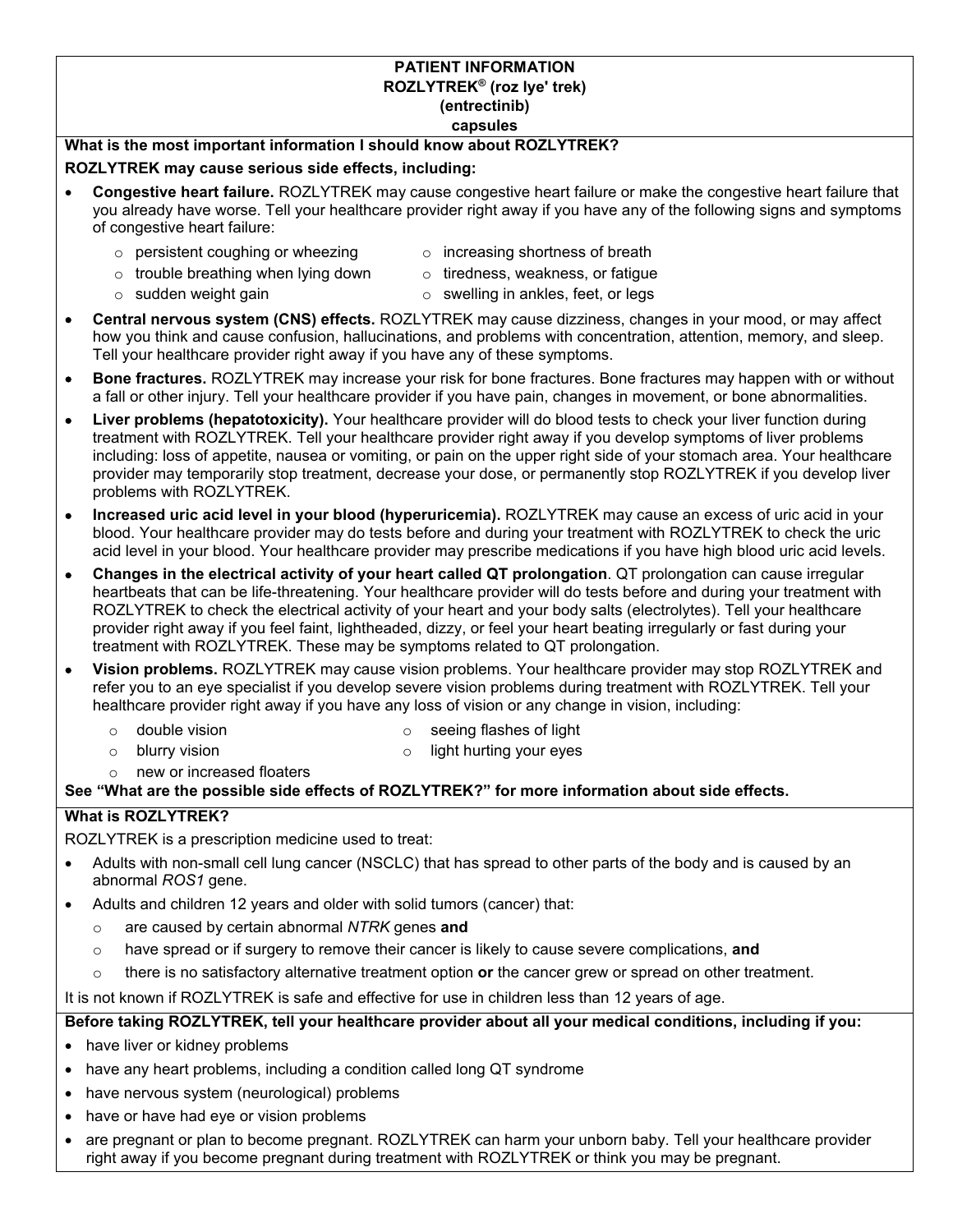- $\circ$  If you are able to become pregnant, your healthcare provider will do a pregnancy test before you start treatment with ROZLYTREK.
- o **Females** who are able to become pregnant should use effective birth control during treatment with ROZLYTREK and for at least 5 weeks after the final dose.
- o **Males** who have female partners that are able to become pregnant should use effective birth control during treatment with ROZLYTREK and for 3 months after the final dose.
- are breastfeeding or plan to breastfeed. It is not known if ROZLYTREK passes into your breast milk. Do not breastfeed during treatment with ROZLYTREK and for 7 days after the final dose of ROZLYTREK. Talk to your healthcare provider about the best way to feed your baby during this time.

**Tell your healthcare provider about all the medicines you take,** including prescription and over-the-counter medicines, vitamins, or herbal supplements.

Certain other medicines may affect how ROZLYTREK works causing side effects. Know the medicines you take. Keep a list of them to show to your healthcare provider and pharmacist when you get a new medicine.

#### **How should I take ROZLYTREK?**

- Take ROZLYTREK exactly as your healthcare provider tells you to take it. Do not change your dose or stop taking ROZLYTREK unless your healthcare provider tells you to.
- Your healthcare provider may change your dose, temporarily stop, or permanently stop treatment with ROZLYTREK if you develop side effects.
- Take ROZLYTREK 1 time each day with or without food.
- Swallow whole ROZLYTREK capsules. Do not open, crush, chew or dissolve the capsule contents.
- If you miss a dose of ROZLYTREK, take it as soon as you remember. If your next dose is due within 12 hours, skip the missed dose and take your next dose at your regular time.
- If you vomit right after taking a dose of ROZLYTREK, you may take the dose again.

#### **What should I avoid while taking ROZLYTREK?**

- You should not drink grapefruit juice or eat grapefruit during your treatment with ROZLYTREK. It may increase the amount of entrectinib in your blood to a harmful level.
- Do not drive or operate heavy machinery until you know how ROZLYTREK affects you. If you experience dizziness, fainting, tiredness, blurred vision, memory loss, changes in mental status, confusion, or hallucinations, do not drive or operate heavy machines until your symptoms resolve.

#### **What are the possible side effects of ROZLYTREK?**

#### **ROZLYTREK may cause serious side effects, including:**

**See "What is the most important information I should know about ROZLYTREK?"**

#### **The most common side effects of ROZLYTREK include:**

- tiredness
- constipation
	-
- nausea
- abnormal touch sensation

• shortness of breath

- change in taste
- swelling dizziness

diarrhea

- muscle pain confusion, mental status changes, memory problems, and hallucinations
- weight gain

These are not all the possible side effects of ROZLYTREK. For more information, ask your healthcare provider or pharmacist.

Call your doctor for medical advice about side effects. You may report side effects to FDA at 1-800-FDA-1088.

#### **How should I store ROZLYTREK?**

Store ROZLYTREK below 86°F (30°C).

#### **Keep ROZLYTREK and all medicines out of the reach of children.**

#### **General information about the safe and effective use of ROZLYTREK.**

Medicines are sometimes prescribed for purposes other than those listed in a Patient Information leaflet. Do not use ROZLYTREK for a condition for which it was not prescribed. Do not give ROZLYTREK to other people, even if they have the same symptoms that you have. It may harm them. You can ask your healthcare provider or pharmacist for information about ROZLYTREK that is written for health professionals.

- cough
- vomiting
- fever
- joint pain
- vision changes